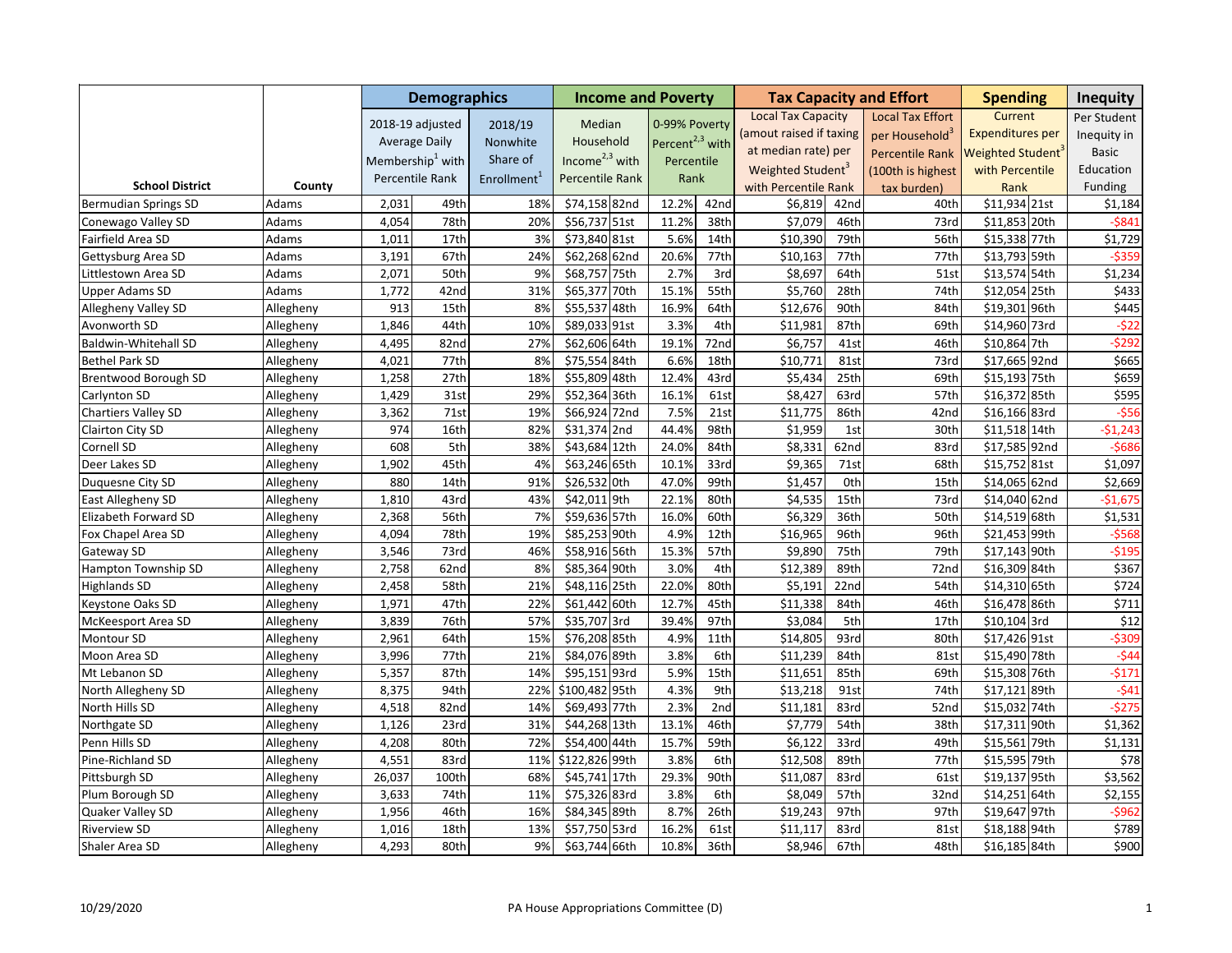|                                 |              |       | <b>Demographics</b>          |                         | <b>Income and Poverty</b> |                             |       |                               |                  | <b>Tax Capacity and Effort</b> | <b>Spending</b>         | <b>Inequity</b> |
|---------------------------------|--------------|-------|------------------------------|-------------------------|---------------------------|-----------------------------|-------|-------------------------------|------------------|--------------------------------|-------------------------|-----------------|
|                                 |              |       | 2018-19 adjusted             | 2018/19                 | Median                    | 0-99% Poverty               |       | <b>Local Tax Capacity</b>     |                  | <b>Local Tax Effort</b>        | Current                 | Per Student     |
|                                 |              |       | <b>Average Daily</b>         | Nonwhite                | Household                 | Percent <sup>2,3</sup> with |       | (amout raised if taxing       |                  | per Household <sup>3</sup>     | <b>Expenditures per</b> | Inequity in     |
|                                 |              |       |                              | Share of                | Income $2,3$ with         |                             |       | at median rate) per           |                  | <b>Percentile Rank</b>         | Weighted Student        | <b>Basic</b>    |
|                                 |              |       | Membership <sup>1</sup> with |                         |                           | Percentile                  |       | Weighted Student <sup>3</sup> |                  | (100th is highest              | with Percentile         | Education       |
| <b>School District</b>          | County       |       | Percentile Rank              | Enrollment <sup>1</sup> | Percentile Rank           | Rank                        |       | with Percentile Rank          |                  | tax burden)                    | Rank                    | Funding         |
| South Allegheny SD              | Allegheny    | 1,599 | 36th                         | 10%                     | \$46,940 20th             | 19.6%                       | 74th  | \$3,811                       | 9th              | 6th                            | \$12,864 41st           | \$2,809         |
| South Fayette Township SD       | Allegheny    | 3,297 | 69th                         | 26%                     | \$83,267 89th             | 2.1%                        | 2nd   | \$8,086                       | 58th             | 97th                           | \$13,813 59th           | $-$1,262$       |
| South Park SD                   | Allegheny    | 1,765 | 41st                         | 10%                     | \$72,274 80th             | 5.9%                        | 15th  | \$8,009                       | 57th             | 60th                           | \$15,152 75th           | \$1,857         |
| <b>Steel Valley SD</b>          | Allegheny    | 1,687 | 40th                         | 47%                     | \$40,311 7th              | 30.8%                       | 92nd  | \$5,634                       | 27th             | 93rd                           | \$15,047 74th           | $-51,174$       |
| Sto-Rox SD                      | Allegheny    | 1,790 | 42nd                         | 72%                     | \$35,248 3rd              | 24.8%                       | 85th  | \$2,671                       | 3rd              | 42nd                           | \$11,224 11th           | $-$1,692$       |
| <b>Upper Saint Clair SD</b>     | Allegheny    | 4,002 | 77th                         | 18%                     | \$125,305 99th            | 1.2%                        | 1st   | \$11,483                      | 85th             | 93rd                           | \$18,101 93rd           | \$37            |
| West Allegheny SD               | Allegheny    | 3,399 | 71st                         | 11%                     | \$76,051 84th             | 4.3%                        | 9th   | \$11,110                      | 83rd             | 86th                           | \$14,837 72nd           | $-5314$         |
| West Jefferson Hills SD         | Allegheny    | 3,133 | 67th                         | 8%                      | \$81,258 88th             | 6.5%                        | 17th  | \$8,575                       | 64th             | 61st                           | \$13,871 60th           | \$235           |
| West Mifflin Area SD            | Allegheny    | 2,576 | 60th                         | 38%                     | \$52,433 37th             | 23.8%                       | 83rd  | \$5,941                       | 31st             | 79th                           | \$14,241 64th           | $-$1,082$       |
| Wilkinsburg Borough SD          | Allegheny    | 1,100 | 22 <sub>nd</sub>             | 100%                    | \$35,380 3rd              | 46.6%                       | 99th  | \$5,199                       | 22nd             | 34th                           | \$16,650 87th           | \$4,350         |
| Woodland Hills SD               | Allegheny    | 4,543 | 83rd                         | 73%                     | \$45,639 17th             | 28.6%                       | 88th  | \$6,661                       | 40th             | 67th                           | \$15,603 80th           | $-5331$         |
| Apollo-Ridge SD                 | Armstrong    | 1,235 | 27th                         | 4%                      | \$47,465 21st             | 13.9%                       | 49th  | \$4,489                       | 15th             | 44th                           | \$15,446 78th           | \$2,837         |
| <b>Armstrong SD</b>             | Armstrong    | 5,437 | 88th                         | 3%                      | \$47,493 22nd             | 16.0%                       | 60th  | \$5,471                       | 25th             | 45th                           | \$13,922 60th           | \$1,940         |
| Freeport Area SD                | Armstrong    | 1,917 | 45th                         | 3%                      | \$72,262 79th             | 7.8%                        | 22nd  | \$8,180                       | 59th             | 47th                           | \$13,648 55th           | \$1,742         |
| Leechburg Area SD               | Armstrong    | 752   | 9th                          | 3%                      | \$51,803 34th             | 21.8%                       | 80th  | \$5,243                       | 23rd             | 51st                           | \$15,650 80th           | \$2,479         |
| Aliquippa SD                    | Beaver       | 1,216 | 26th                         | 83%                     | \$31,799 2nd              | 72.0%                       | 100th | \$2,531                       | 2nd              | 53rd                           | \$10,204 4th            | $-$3,577$       |
| Ambridge Area SD                | Beaver       | 2,798 | 62nd                         | 25%                     | \$57,968 53rd             | 9.6%                        | 31st  | \$6,996                       | 45th             | 35th                           | \$13,980 61st           | \$1,731         |
| Beaver Area SD                  | Beaver       | 2,074 | 51st                         | 5%                      | \$65,219 69th             | 9.4%                        | 30th  | \$8,209                       | 60th             | 43rd                           | \$12,908 42nd           | \$759           |
| Big Beaver Falls Area SD        | Beaver       | 1,810 | 42nd                         | 45%                     | \$39,615 5th              | 30.1%                       | 92nd  | \$3,101                       | 5th              | 35th                           | \$10,867 8th            | $-5207$         |
| <b>Blackhawk SD</b>             | Beaver       | 2,401 | 57th                         | 6%                      | \$65,376 70th             | 10.8%                       | 35th  | \$7,639                       | 53rd             | 36th                           | \$12,324 29th           | \$2,000         |
| Central Valley SD               | Beaver       | 2,288 | 55th                         | 11%                     | \$62,156 62nd             | 4.1%                        | 8th   | \$9,219                       | 69th             | 36th                           | \$13,596 54th           | \$1,901         |
| Freedom Area SD                 | Beaver       | 1,410 | 31st                         | 6%                      | \$57,700 52nd             | 10.7%                       | 35th  | \$7,215                       | 47th             | 10th                           | \$13,675 56th           | \$4,037         |
| <b>Hopewell Area SD</b>         | Beaver       | 2,192 | 53rd                         | 11%                     | \$66,446 71st             | 7.2%                        | 20th  | \$7,994                       | 57th             | 31st                           | \$15,694 80th           | \$3,021         |
| Midland Borough SD              | Beaver       | 379   | 2nd                          | 35%                     | \$30,773 1st              | 46.3%                       | 98th  | \$2,584                       | 3rd              | 2nd                            | \$9,425 2nd             | \$1,971         |
| New Brighton Area SD            | Beaver       | 1,437 | 32nd                         | 26%                     | \$47,685 22nd             | 17.0%                       | 65th  | \$4,129                       | 11th             | 14th                           | \$13,295 49th           | \$3,853         |
| Riverside Beaver County SD      | Beaver       | 1,492 | 33rd                         | 3%                      | \$67,421 73rd             | 13.8%                       | 49th  | \$6,938                       | 44th             | 29th                           | \$13,529 53rd           | \$3,506         |
| Rochester Area SD               | Beaver       | 792   | 11th                         | 30%                     | \$42,800 11th             | 34.4%                       | 95th  | \$4,070                       | 10th             | 39th                           | \$14,916 73rd           | \$2,989         |
| South Side Area SD              | Beaver       | 1,035 | 19th                         | 2%                      | \$68,211 75th             | 9.9%                        | 32nd  | \$8,074                       | 58th             | 65th                           | \$17,866 93rd           | \$8,094         |
| <b>Western Beaver County SD</b> | Beaver       | 725   | 8th                          | 6%                      | \$62,284 62nd             | 5.8%                        | 15th  | \$6,339                       | 36th             | 16th                           | \$16,412 86th           | \$5,862         |
| Bedford Area SD                 | Bedford      | 1,958 | 46th                         | 3%                      | \$51,307 33rd             | 16.6%                       | 63rd  | \$8,724                       | 65th             | 25th                           | \$11,574 15th           | \$1,573         |
| <b>Chestnut Ridge SD</b>        | Bedford      | 1,352 | 29th                         | 4%                      | \$47,199 20th             | 17.7%                       | 67th  | \$6,579                       | 39th             | 10th                           | \$11,220 10th           | \$3,474         |
| Everett Area SD                 | Bedford      | 1,268 | 28th                         | 3%                      | \$45,918 17th             | 13.2%                       | 47th  | \$6,086                       | 32 <sub>nd</sub> | 43rd                           | \$10,319 4th            | \$767           |
| Northern Bedford County SD      | Bedford      | 873   | 13th                         | 2%                      | \$52,955 39th             | 18.3%                       | 70th  | \$6,012                       | 31st             | 7th                            | \$10,833 7th            | \$4,219         |
| <b>Tussey Mountain SD</b>       | Bedford      | 919   | 15th                         | 0%                      | \$46,926 19th             | 16.0%                       | 60th  | \$5,433                       | 24th             | 16th                           | \$12,020 24th           | \$4,875         |
| Antietam SD                     | <b>Berks</b> | 1,163 | 24th                         | 47%                     | \$52,813 38th             | 23.9%                       | 83rd  | \$4,755                       | 17th             | 86th                           | \$12,773 39th           | $-$1,436$       |
| Boyertown Area SD               | <b>Berks</b> | 6,848 | 91st                         | 10%                     | \$79,057 87th             | 7.8%                        | 22nd  | \$9,997                       | 76th             | 57th                           | \$14,603 69th           | \$572           |
| Brandywine Heights Area SD      | <b>Berks</b> | 1,438 | 32nd                         | 7%                      | \$66,853 72nd             | 14.1%                       | 51st  | \$10,197                      | 77th             | 77th                           | \$16,640 86th           | \$792           |
| Conrad Weiser Area SD           | <b>Berks</b> | 2,516 | 59th                         | 22%                     | \$69,748 77th             | 15.0%                       | 55th  | \$8,819                       | 66th             | 75th                           | \$15,598 80th           | \$390           |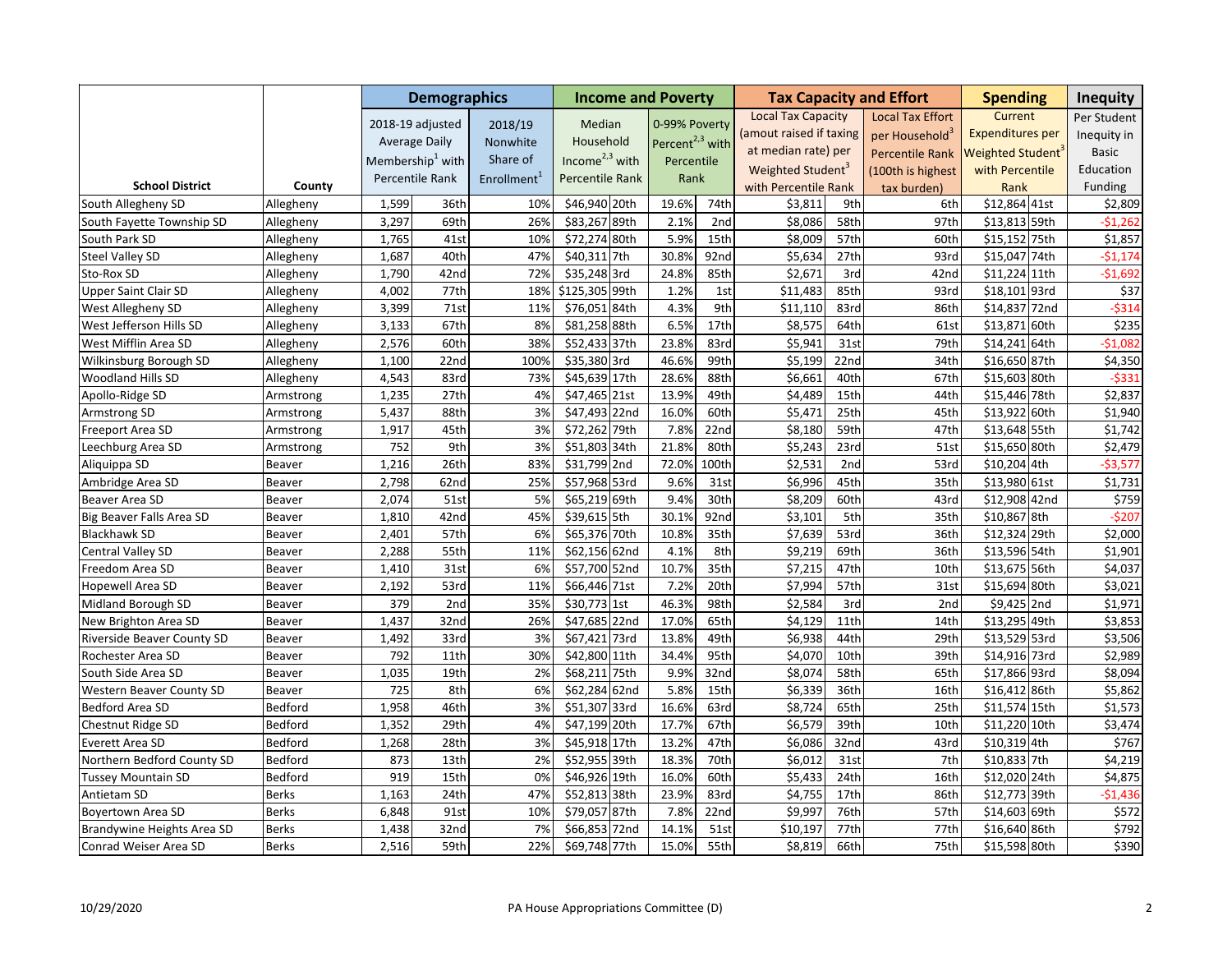|                            |                 |        | <b>Demographics</b>          |                         | <b>Income and Poverty</b> |                             |      |                               |       | <b>Tax Capacity and Effort</b> | <b>Spending</b>               | <b>Inequity</b> |
|----------------------------|-----------------|--------|------------------------------|-------------------------|---------------------------|-----------------------------|------|-------------------------------|-------|--------------------------------|-------------------------------|-----------------|
|                            |                 |        | 2018-19 adjusted             | 2018/19                 | Median                    | 0-99% Poverty               |      | <b>Local Tax Capacity</b>     |       | <b>Local Tax Effort</b>        | Current                       | Per Student     |
|                            |                 |        | <b>Average Daily</b>         | <b>Nonwhite</b>         | Household                 | Percent <sup>2,3</sup> with |      | (amout raised if taxing       |       | per Household <sup>3</sup>     | <b>Expenditures per</b>       | Inequity in     |
|                            |                 |        | Membership <sup>1</sup> with | Share of                | Income $2,3$ with         |                             |      | at median rate) per           |       | <b>Percentile Rank</b>         | Weighted Student <sup>®</sup> | <b>Basic</b>    |
|                            |                 |        |                              |                         |                           | Percentile                  |      | Weighted Student <sup>3</sup> |       | (100th is highest              | with Percentile               | Education       |
| <b>School District</b>     | County          |        | Percentile Rank              | Enrollment <sup>1</sup> | Percentile Rank           | Rank                        |      | with Percentile Rank          |       | tax burden)                    | Rank                          | Funding         |
| Daniel Boone Area SD       | <b>Berks</b>    | 3,336  | 70th                         | 16%                     | \$82,191 88th             | 7.7%                        | 22nd | \$8,351                       | 62nd  | 67th                           | \$13,920 60th                 | \$791           |
| <b>Exeter Township SD</b>  | Berks           | 3,954  | 76th                         | 25%                     | \$78,438 86th             | 6.0%                        | 16th | \$8,758                       | 65th  | 75th                           | \$15,530 79th                 | \$456           |
| Fleetwood Area SD          | <b>Berks</b>    | 2,491  | 59th                         | 17%                     | \$71,015 78th             | 9.3%                        | 29th | \$8,278                       | 61st  | 82nd                           | \$15,403 78th                 | \$341           |
| Governor Mifflin SD        | <b>Berks</b>    | 4,129  | 79th                         | 34%                     | \$69,336 76th             | 9.8%                        | 32nd | \$8,798                       | 66th  | 65th                           | \$13,553 53rd                 | $-5675$         |
| Hamburg Area SD            | <b>Berks</b>    | 2,201  | 53rd                         | 10%                     | \$60,154 58th             | 14.8%                       | 54th | \$8,927                       | 67th  | 72nd                           | \$14,702 71st                 | \$572           |
| Kutztown Area SD           | <b>Berks</b>    | 1,393  | 31st                         | 13%                     | \$62,666 64th             | 9.9%                        | 32nd | \$11,417                      | 84th  | 81st                           | \$18,165 94th                 | \$331           |
| Muhlenberg SD              | Berks           | 4,047  | 77th                         | 66%                     | \$63,378 65th             | 9.7%                        | 31st | \$6,470                       | 38th  | 91st                           | \$11,726 18th                 | $-51,919$       |
| Oley Valley SD             | <b>Berks</b>    | 1,666  | 39th                         | 9%                      | \$74,798 83rd             | 14.8%                       | 53rd | \$10,684                      | 81st  | 66th                           | \$16,173 84th                 | \$688           |
| <b>Reading SD</b>          | <b>Berks</b>    | 18,643 | 99th                         | 95%                     | \$30,087 1st              | 47.4%                       | 99th | \$1,154                       | 0th   | 56th                           | \$7,605 0th                   | $-55,321$       |
| Schuylkill Valley SD       | <b>Berks</b>    | 2,101  | 51st                         | 16%                     | \$70,205 77th             | 6.6%                        | 18th | \$9,920                       | 75th  | 95th                           | \$15,003 74th                 | $-51,193$       |
| Tulpehocken Area SD        | Berks           | 1,452  | 32nd                         | 17%                     | \$67,850 74th             | 3.2%                        | 4th  | \$10,992                      | 82nd  | 91st                           | \$16,381 85th                 | \$466           |
| Twin Valley SD             | <b>Berks</b>    | 3,347  | 70th                         | 11%                     | \$78,690 87th             | 10.0%                       | 33rd | \$10,668                      | 81st  | 80th                           | \$14,654 69th                 | $-5350$         |
| Wilson SD                  | Berks           | 6,140  | 90th                         | 35%                     | \$73,812 81st             | 6.0%                        | 16th | \$9,959                       | 76th  | 89th                           | \$13,499 52nd                 | $-51,118$       |
| <b>Wyomissing Area SD</b>  | <b>Berks</b>    | 1,975  | 47th                         | 36%                     | \$74,107 81st             | 9.2%                        | 29th | \$10,583                      | 80th  | 94th                           | \$15,555 79th                 | $-51,432$       |
| Altoona Area SD            | <b>Blair</b>    | 7,725  | 93rd                         | 12%                     | \$42,343 11th             | 24.6%                       | 84th | \$5,045                       | 20th  | 4th                            | \$11,280 11th                 | \$1,942         |
| Bellwood-Antis SD          | Blair           | 1,268  | 28th                         | 4%                      | \$62,346 63rd             | 9.6%                        | 31st | \$6,207                       | 35th  | 9th                            | \$11,606 16th                 | \$3,700         |
| Claysburg-Kimmel SD        | Blair           | 839    | 12th                         | 1%                      | \$44,342 13th             | 12.5%                       | 43rd | \$4,549                       | 15th  | 9th                            | \$11,359 12th                 | \$2,915         |
| Hollidaysburg Area SD      | <b>Blair</b>    | 3,398  | 71st                         | 6%                      | \$54,821<br>46th          | 7.6%                        | 21st | \$9,517                       | 73rd  | 28th                           | \$12,129 26th                 | \$1,546         |
| Spring Cove SD             | <b>Blair</b>    | 1,780  | 42nd                         | 5%                      | \$51,548 33rd             | 11.6%                       | 39th | \$7,258                       | 48th  | 28th                           | \$11,266 11th                 | \$2,042         |
| Tyrone Area SD             | <b>Blair</b>    | 1,824  | 43rd                         | 4%                      | \$49,808 29th             | 14.6%                       | 53rd | \$6,095                       | 33rd  | 5th                            | \$11,326 11th                 | \$2,940         |
| Williamsburg Community SD  | Blair           | 512    | 3rd                          | 0%                      | \$50,842<br>32nd          | 13.5%                       | 48th | \$4,281                       | 13th  | 13th                           | \$10,261 4th                  | \$3,055         |
| Athens Area SD             | <b>Bradford</b> | 2,072  | 50th                         | 5%                      | \$50,499 31st             | 14.7%                       | 53rd | \$5,882                       | 30th  | 66th                           | \$14,598 69th                 | \$2,196         |
| Canton Area SD             | <b>Bradford</b> | 884    | 14th                         | 1%                      | \$52,871 38th             | 19.6%                       | 73rd | \$4,678                       | 16th  | 17th                           | \$12,385 30th                 | \$4,424         |
| Northeast Bradford SD      | <b>Bradford</b> | 746    | 8th                          | 0%                      | \$52,463 37th             | 20.7%                       | 78th | \$5,577                       | 26th  | 23rd                           | \$12,655 36th                 | \$4,582         |
| Sayre Area SD              | <b>Bradford</b> | 1,082  | 21st                         | 1%                      | \$45,599 16th             | 25.0%                       | 85th | \$5,154                       | 22nd  | 63rd                           | \$13,058 45th                 | \$1,003         |
| Towanda Area SD            | <b>Bradford</b> | 1,578  | 36th                         | 5%                      | \$47,111 20th             | 21.0%                       | 79th | \$6,284                       | 36th  | 69th                           | \$12,402 31st                 | \$31            |
| Troy Area SD               | <b>Bradford</b> | 1,493  | 33rd                         | 5%                      | \$53,992<br>42nd          | 14.5%                       | 52nd | \$5,843                       | 29th  | 30th                           | \$12,003 23rd                 | \$3,221         |
| Wyalusing Area SD          | <b>Bradford</b> | 1,324  | 29th                         | 5%                      | \$58,311 54th             | 12.3%                       | 42nd | \$6,443                       | 38th  | 56th                           | \$11,971 22nd                 | \$2,183         |
| Bensalem Township SD       | <b>Bucks</b>    | 7,872  | 93rd                         | 49%                     | \$63,943 66th             | 15.9%                       | 60th | \$10,097                      | 76th  | 92nd                           | \$14,334 65th                 | $-$1,436$       |
| <b>Bristol Borough SD</b>  | <b>Bucks</b>    | 1,377  | 30th                         | 53%                     | \$55,313 47th             | 33.6%                       | 95th | \$5,408                       | 24th  | 65th                           | \$12,257 28th                 | \$611           |
| <b>Bristol Township SD</b> | <b>Bucks</b>    | 7,242  | 93rd                         | 41%                     | \$63,335 65th             | 12.5%                       | 43rd | \$7,347                       | 48th  | 94th                           | \$14,773 71st                 | $-$176$         |
| Centennial SD              | <b>Bucks</b>    | 5,562  | 88th                         | 27%                     | \$75,726 84th             | 6.0%                        | 16th | \$13,649                      | 92nd  | 70th                           | \$17,795 93rd                 | \$648           |
| Central Bucks SD           | <b>Bucks</b>    | 17,958 | 99th                         | 18%                     | \$109,551 97th            | 4.5%                        | 9th  | \$16,120                      | 95th  | 63rd                           | \$15,971 82nd                 | $-573$          |
| Council Rock SD            | <b>Bucks</b>    | 10,637 | 97th                         | 14%                     | \$121,446 98th            | 3.9%                        | 7th  | \$19,973                      | 97th  | 64th                           | \$19,734 97th                 | \$578           |
| Morrisville Borough SD     | <b>Bucks</b>    | 987    | 17th                         | 67%                     | \$74,931 83rd             | 4.8%                        | 10th | \$10,112                      | 76th  | 47th                           | \$19,830 97th                 | \$1,985         |
| Neshaminy SD               | <b>Bucks</b>    | 9,371  | 96th                         | 21%                     | \$87,673 91st             | 4.5%                        | 10th | \$12,952                      | 91st  | 70th                           | \$15,897 82nd                 | $-521$          |
| New Hope-Solebury SD       | <b>Bucks</b>    | 1,386  | 30th                         | 16%                     | \$118,819 98th            | 3.5%                        | 5th  | \$35,560                      | 100th | 74th                           | \$23,993 99th                 | \$118           |
| Palisades SD               | <b>Bucks</b>    | 1,625  | 37th                         | 7%                      | \$78,250 86th             | 4.3%                        | 9th  | \$25,493                      | 99th  | 77th                           | \$23,072 99th                 | \$672           |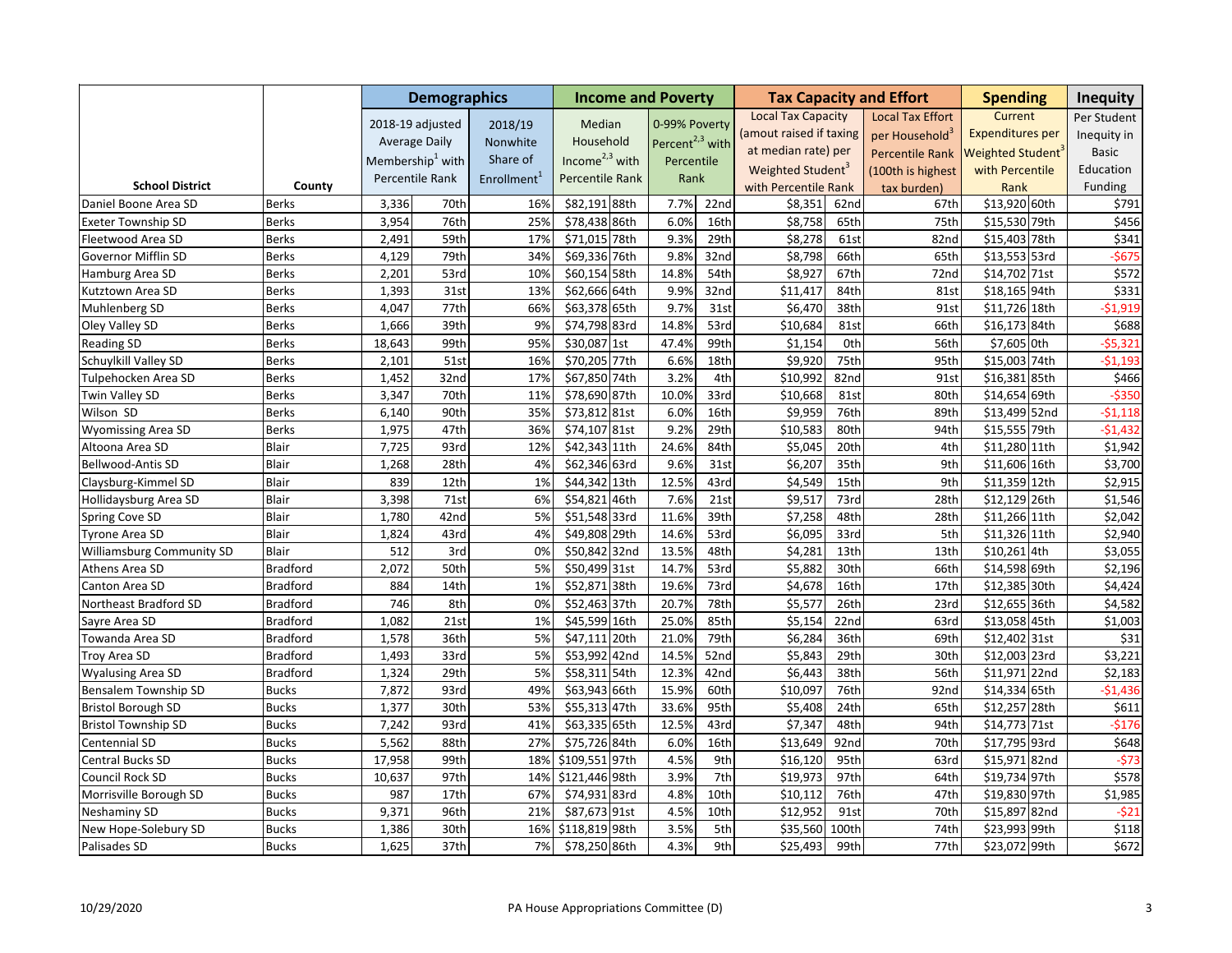|                            |               |        | <b>Demographics</b>          |                         | <b>Income and Poverty</b> |                             |                 |                               |      | <b>Tax Capacity and Effort</b> | <b>Spending</b>         | <b>Inequity</b> |
|----------------------------|---------------|--------|------------------------------|-------------------------|---------------------------|-----------------------------|-----------------|-------------------------------|------|--------------------------------|-------------------------|-----------------|
|                            |               |        | 2018-19 adjusted             | 2018/19                 | Median                    | 0-99% Poverty               |                 | <b>Local Tax Capacity</b>     |      | <b>Local Tax Effort</b>        | Current                 | Per Student     |
|                            |               |        | <b>Average Daily</b>         | Nonwhite                | Household                 | Percent <sup>2,3</sup> with |                 | (amout raised if taxing       |      | per Household <sup>3</sup>     | <b>Expenditures per</b> | Inequity in     |
|                            |               |        | Membership <sup>1</sup> with | Share of                | Income $2,3$ with         |                             |                 | at median rate) per           |      | <b>Percentile Rank</b>         | <b>Weighted Student</b> | Basic           |
|                            |               |        |                              |                         |                           | Percentile                  |                 | Weighted Student <sup>3</sup> |      | (100th is highest              | with Percentile         | Education       |
| <b>School District</b>     | County        |        | Percentile Rank              | Enrollment <sup>1</sup> | Percentile Rank           | Rank                        |                 | with Percentile Rank          |      | tax burden)                    | Rank                    | Funding         |
| Pennridge SD               | <b>Bucks</b>  | 7,065  | 92nd                         | 15%                     | \$81,820 88th             | 11.7%                       | 40th            | \$12,645                      | 90th | 88th                           | \$15,744 81st           | -\$374          |
| Pennsbury SD               | <b>Bucks</b>  | 10,638 | 97th                         | 24%                     | \$97,087 94th             | 3.7%                        | 6th             | \$13,742                      | 93rd | 72nd                           | \$16,949 88th           | \$268           |
| Quakertown Community SD    | <b>Bucks</b>  | 5,204  | 86th                         | 18%                     | \$71,979 79th             | 3.5%                        | 6th             | \$11,524                      | 85th | 97th                           | \$16,699 87th           | $-5371$         |
| <b>Butler Area SD</b>      | <b>Butler</b> | 6,621  | 91st                         | 7%                      | \$57,290 51st             | 16.4%                       | 62nd            | \$8,364                       | 62nd | 21st                           | \$12,350 30th           | \$1,971         |
| Karns City Area SD         | <b>Butler</b> | 1,386  | 30th                         | 1%                      | \$55,313 47th             | 12.9%                       | 45th            | \$5,712                       | 28th | 12th                           | \$13,716 57th           | \$4,563         |
| Mars Area SD               | <b>Butler</b> | 3,251  | 68th                         | 4%                      | \$98,188 94th             | 0.1%                        | 0 <sub>th</sub> | \$15,714                      | 95th | 31st                           | \$12,790 39th           | \$780           |
| Moniteau SD                | <b>Butler</b> | 1,238  | 27th                         | 0%                      | \$55,459 47th             | 20.5%                       | 77th            | \$6,178                       | 34th | 13th                           | \$13,316 50th           | \$3,822         |
| Seneca Valley SD           | <b>Butler</b> | 7,157  | 92nd                         | 10%                     | \$90,243 92nd             | 3.9%                        | 7th             | \$13,720                      | 93rd | 51st                           | \$15,248 76th           | \$704           |
| Slippery Rock Area SD      | <b>Butler</b> | 2,045  | 49th                         | 6%                      | \$52,314 36th             | 11.0%                       | 36th            | \$9,379                       | 72nd | 27th                           | \$13,154 47th           | \$2,021         |
| South Butler County SD     | <b>Butler</b> | 2,210  | 54th                         | 1%                      | \$65,581 70th             | 5.7%                        | 14th            | \$11,426                      | 84th | 24th                           | \$13,769 58th           | \$1,888         |
| <b>Blacklick Valley SD</b> | Cambria       | 657    | 5th                          | 3%                      | \$40,602 7th              | 42.2%                       | 98th            | \$2,992                       | 4th  | 1st                            | \$9,769 3rd             | \$3,112         |
| Cambria Heights SD         | Cambria       | 1,343  | 29th                         | 1%                      | \$50,669 32nd             | 13.8%                       | 49th            | \$4,896                       | 19th | 9th                            | \$13,944 60th           | \$4,405         |
| Central Cambria SD         | Cambria       | 1,627  | 38th                         | 2%                      | \$55,121<br>46th          | 8.3%                        | 24th            | \$8,153                       | 59th | 10th                           | \$12,680 37th           | \$2,952         |
| Conemaugh Valley SD        | Cambria       | 746    | 8th                          | 5%                      | \$45,807 17th             | 22.5%                       | 81st            | \$4,589                       | 15th | 3rd                            | \$12,810 40th           | \$4,986         |
| Ferndale Area SD           | Cambria       | 686    | 6th                          | 20%                     | \$40,858 8th              | 27.4%                       | 88th            | \$2,644                       | 3rd  | 6th                            | \$13,438 50th           | \$3,279         |
| Forest Hills SD            | Cambria       | 1,813  | 43rd                         | 2%                      | \$54,943 46th             | 18.1%                       | 69th            | \$5,234                       | 23rd | 1st                            | \$11,788 19th           | \$4,876         |
| Greater Johnstown SD       | Cambria       | 3,051  | 66th                         | 55%                     | \$28,217 0th              | 55.7%                       | 100th           | \$2,773                       | 4th  | 14th                           | \$9,157 1st             | $-52,802$       |
| Northern Cambria SD        | Cambria       | 1,046  | 19th                         | 0%                      | \$47,739 23rd             | 19.1%                       | 72nd            | \$4,038                       | 10th | 3rd                            | \$12,969 43rd           | \$5,289         |
| Penn Cambria SD            | Cambria       | 1,685  | 39th                         | 2%                      | \$52,004 34th             | 14.5%                       | 52nd            | \$5,815                       | 29th | 3rd                            | \$11,829 19th           | \$3,711         |
| Portage Area SD            | Cambria       | 879    | 13th                         | 3%                      | 39th<br>\$53,032          | 17.7%                       | 68th            | \$4,209                       | 12th | 1st                            | \$11,989 23rd           | \$5,380         |
| <b>Richland SD</b>         | Cambria       | 1,538  | 35th                         | 9%                      | \$58,488 54th             | 12.8%                       | 45th            | \$10,769                      | 81st | 32nd                           | \$11,622 16th           | \$151           |
| <b>Westmont Hilltop SD</b> | Cambria       | 1,490  | 33rd                         | 13%                     | \$68,814 76th             | 11.6%                       | 40th            | \$7,899                       | 56th | 18th                           | \$11,903 20th           | \$1,282         |
| <b>Cameron County SD</b>   | Cameron       | 555    | 4th                          | 3%                      | \$41,485 9th              | 15.2%                       | 56th            | \$5,055                       | 20th | 34th                           | \$15,348 77th           | \$5,475         |
| Jim Thorpe Area SD         | Carbon        | 2,253  | 54th                         | 22%                     | \$54,279 44th             | 15.6%                       | 58th            | \$9,296                       | 70th | 99th                           | \$15,134 75th           | $-52,855$       |
| Lehighton Area SD          | Carbon        | 2,456  | 58th                         | 10%                     | \$55,000 46th             | 29.8%                       | 91st            | \$5,954                       | 31st | 62nd                           | \$12,721 37th           | \$139           |
| Palmerton Area SD          | Carbon        | 1,914  | 45th                         | 7%                      | \$64,432 68th             | 15.3%                       | 56th            | \$6,907                       | 43rd | 64th                           | \$13,656 56th           | \$944           |
| Panther Valley SD          | Carbon        | 1,754  | 41st                         | 18%                     | \$40,140 7th              | 15.1%                       | 55th            | \$3,483                       | 7th  | 60th                           | \$11,910 21st           | $-$ \$983       |
| Weatherly Area SD          | Carbon        | 667    | 6th                          | 6%                      | \$53,625 41st             | 20.2%                       | 77th            | \$6,396                       | 37th | 84th                           | \$14,918 73rd           | \$859           |
| <b>Bald Eagle Area SD</b>  | Centre        | 1,616  | 37th                         | 3%                      | \$60,858 58th             | 18.8%                       | 71st            | \$6,761                       | 41st | 60th                           | \$14,417 66th           | \$2,339         |
| <b>Bellefonte Area SD</b>  | Centre        | 2,774  | 62nd                         | 6%                      | \$62,352 63rd             | 6.5%                        | 17th            | \$9,378                       | 71st | 48th                           | \$16,691 87th           | \$1,282         |
| Penns Valley Area SD       | Centre        | 1,508  | 34th                         | 2%                      | \$58,804 56th             | 18.2%                       | 70th            | \$8,273                       | 61st | 75th                           | \$12,465 32nd           | \$297           |
| State College Area SD      | Centre        | 7,143  | 92nd                         | 21%                     | \$56,996 51st             | 9.1%                        | 28th            | \$16,446                      | 96th | 85th                           | \$17,053 89th           | $-$1,366$       |
| Avon Grove SD              | Chester       | 5,860  | 89th                         | 31%                     | \$98,248 95th             | 9.5%                        | 30th            | \$7,480                       | 50th | 65th                           | \$12,811 40th           | \$992           |
| Coatesville Area SD        | Chester       | 8,965  | 95th                         | 58%                     | \$74,937 83rd             | 17.6%                       | 67th            | \$7,408                       | 49th | 79th                           | \$14,362 66th           | \$432           |
| Downingtown Area SD        | Chester       | 13,270 | 99th                         | 25%                     | \$115,313 98th            | 2.9%                        | 3rd             | \$12,103                      | 88th | 66th                           | \$14,513 67th           | $-517$          |
| <b>Great Valley SD</b>     | Chester       | 4,314  | 80th                         | 37%                     | \$113,895 98th            | 6.8%                        | 18th            | \$24,248                      | 98th | 79th                           | \$19,276 96th           | $-5380$         |
| Kennett Consolidated SD    | Chester       | 4,332  | 80th                         | 51%                     | 95th<br>\$101,812         | 15.1%                       | 56th            | \$10,491                      | 79th | 88th                           | \$14,623 69th           | $-5507$         |
| Octorara Area SD           | Chester       | 2,477  | 58th                         | 27%                     | \$74,452 82nd             | 6.6%                        | 18th            | \$9,320                       | 70th | 97th                           | \$17,065 89th           | \$120           |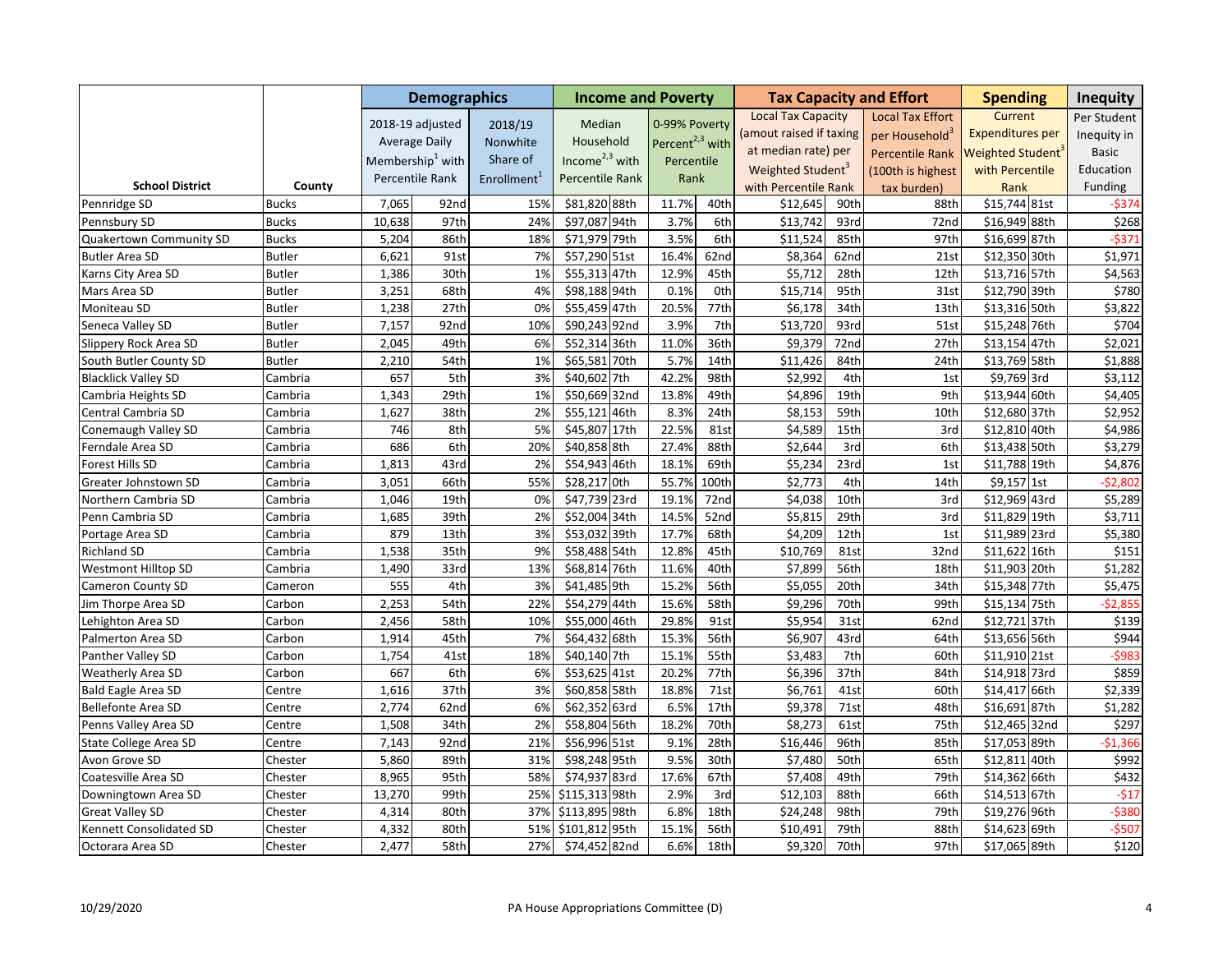|                             |            |        | <b>Demographics</b>          |                         | <b>Income and Poverty</b> |                             |      |                               |                  | <b>Tax Capacity and Effort</b> | <b>Spending</b>         | <b>Inequity</b> |
|-----------------------------|------------|--------|------------------------------|-------------------------|---------------------------|-----------------------------|------|-------------------------------|------------------|--------------------------------|-------------------------|-----------------|
|                             |            |        | 2018-19 adjusted             | 2018/19                 | Median                    | 0-99% Poverty               |      | <b>Local Tax Capacity</b>     |                  | <b>Local Tax Effort</b>        | Current                 | Per Student     |
|                             |            |        | <b>Average Daily</b>         | Nonwhite                | Household                 | Percent <sup>2,3</sup> with |      | (amout raised if taxing       |                  | per Household <sup>3</sup>     | <b>Expenditures per</b> | Inequity in     |
|                             |            |        | Membership <sup>1</sup> with | Share of                | Income $2,3$ with         |                             |      | at median rate) per           |                  | <b>Percentile Rank</b>         | Weighted Student        | <b>Basic</b>    |
|                             |            |        |                              |                         |                           | Percentile                  |      | Weighted Student <sup>3</sup> |                  | (100th is highest              | with Percentile         | Education       |
| <b>School District</b>      | County     |        | Percentile Rank              | Enrollment <sup>1</sup> | Percentile Rank           | Rank                        |      | with Percentile Rank          |                  | tax burden)                    | Rank                    | Funding         |
| Owen J Roberts SD           | Chester    | 5,542  | 88th                         | 18%                     | \$100,792 95th            | 6.9%                        | 19th | \$12,374                      | 89th             | 87th                           | \$16,388 85th           | $-5316$         |
| Oxford Area SD              | Chester    | 4,169  | 79th                         | 37%                     | \$76,721 85th             | 11.4%                       | 39th | \$6,451                       | 38th             | 79th                           | \$12,690 37th           | \$418           |
| Phoenixville Area SD        | Chester    | 4,397  | 81st                         | 28%                     | \$86,883 90th             | 10.2%                       | 33rd | \$13,077                      | 91st             | 80th                           | \$15,806 81st           | $- $604$        |
| Tredyffrin-Easttown SD      | Chester    | 6,979  | 92nd                         | 34%                     | \$133,983 100th           | 2.5%                        | 2nd  | \$23,790                      | 98th             | 64th                           | \$18,100 93rd           | $-5243$         |
| Unionville-Chadds Ford SD   | Chester    | 3,913  | 76th                         | 21%                     | \$126,349 99th            | 3.2%                        | 4th  | \$18,421                      | 97th             | 85th                           | \$19,270 96th           | $-587$          |
| West Chester Area SD        | Chester    | 12,604 | 98th                         | 24%                     | \$96,785 94th             | 4.2%                        | 8th  | \$19,554                      | 97th             | 48th                           | \$15,638 80th           | $-5467$         |
| Allegheny-Clarion Valley SD | Clarion    | 689    | 6th                          | 4%                      | \$49,872 30th             | 16.7%                       | 63rd | \$6,040                       | 32 <sub>nd</sub> | 18th                           | \$15,324 77th           | \$5,742         |
| Clarion Area SD             | Clarion    | 770    | 9th                          | 11%                     | \$43,140 12th             | 19.7%                       | 74th | \$7,512                       | 51st             | 54th                           | \$12,764 38th           | \$269           |
| Clarion-Limestone Area SD   | Clarion    | 857    | 13th                         | 3%                      | \$46,727 19th             | 13.5%                       | 48th | \$5,466                       | 25th             | 10th                           | \$13,032 44th           | \$2,892         |
| Keystone SD                 | Clarion    | 965    | 16th                         | 2%                      | \$50,122 31st             | 12.2%                       | 41st | \$4,859                       | 18th             | 14th                           | \$13,108 47th           | \$4,014         |
| North Clarion County SD     | Clarion    | 614    | 5th                          | 0%                      | \$48,041 24th             | 29.6%                       | 91st | \$5,670                       | 27th             | 13th                           | $$10,184$ 3rd           | \$2,388         |
| Redbank Valley SD           | Clarion    | 1,165  | 24th                         | 1%                      | \$47,586 22nd             | 11.0%                       | 36th | \$4,323                       | 13 <sub>th</sub> | 1st                            | \$12,344 29th           | \$4,637         |
| Union SD                    | Clarion    | 580    | 4th                          | 0%                      | \$38,135 4th              | 32.0%                       | 93rd | \$2,804                       | 4th              | 20th                           | \$12,682 37th           | \$3,157         |
| Clearfield Area SD          | Clearfield | 2,206  | 54th                         | 3%                      | \$45,963 17th             | 15.8%                       | 59th | \$6,324                       | 36th             | 31st                           | \$13,956 60th           | \$2,638         |
| Curwensville Area SD        | Clearfield | 1,027  | 18th                         | 0%                      | \$42,217 10th             | 24.0%                       | 83rd | \$4,189                       | 12th             | 17th                           | \$11,756 18th           | \$2,969         |
| Dubois Area SD              | Clearfield | 3,656  | 74th                         | 6%                      | \$48,836 28th             | 20.2%                       | 76th | \$6,870                       | 43rd             | 35th                           | \$11,988 23rd           | \$1,464         |
| Glendale SD                 | Clearfield | 779    | 10th                         | 2%                      | \$45,625 16th             | 18.0%                       | 69th | \$3,642                       | 8th              | 22nd                           | \$11,730 18th           | \$2,710         |
| Harmony Area SD             | Clearfield | 253    | 1st                          | 0%                      | \$41,806 9th              | 30.3%                       | 92nd | \$4,436                       | 14th             | 14th                           | \$13,802 59th           | \$5,600         |
| Moshannon Valley SD         | Clearfield | 886    | 14th                         | 2%                      | \$44,929 15th             | 20.2%                       | 76th | \$4,191                       | 12th             | 17th                           | \$12,059 25th           | \$3,754         |
| Philipsburg-Osceola Area SD | Clearfield | 1,724  | 41st                         | 2%                      | \$44,889 14th             | 19.8%                       | 75th | \$5,357                       | 24th             | 37th                           | \$14,361 65th           | \$3,188         |
| West Branch Area SD         | Clearfield | 1,007  | 17th                         | 1%                      | \$48,182 25th             | 28.7%                       | 89th | \$4,138                       | 11th             | 16th                           | \$11,936 22nd           | \$3,257         |
| Keystone Central SD         | Clinton    | 4,343  | 81st                         | 7%                      | \$49,044 28th             | 20.1%                       | 76th | \$6,995                       | 45th             | 49th                           | \$13,431 50th           | \$1,549         |
| Benton Area SD              | Columbia   | 696    | 6th                          | 2%                      | \$54,385 44th             | 14.5%                       | 52nd | \$7,160                       | 47th             | 58th                           | \$13,226 48th           | \$1,596         |
| Berwick Area SD             | Columbia   | 3,001  | 65th                         | 12%                     | \$48,707 27th             | 21.3%                       | 79th | \$6,383                       | 37th             | 31st                           | \$12,488 33rd           | \$1,944         |
| <b>Bloomsburg Area SD</b>   | Columbia   | 1,645  | 39th                         | 13%                     | \$41,164 8th              | 5.2%                        | 12th | \$9,952                       | 75th             | 49th                           | \$13,743 58th           | \$377           |
| Central Columbia SD         | Columbia   | 1,971  | 47th                         | 9%                      | \$56,426 50th             | 8.3%                        | 24th | \$9,456                       | 73rd             | 55th                           | \$13,069 46th           | \$907           |
| Millville Area SD           | Columbia   | 702    | 7th                          | 0%                      | \$53,553 41st             | 12.4%                       | 42nd | \$7,101                       | 46th             | 41st                           | \$14,223 63rd           | \$3,142         |
| Southern Columbia Area SD   | Columbia   | 1,419  | 31st                         | 4%                      | \$57,400 52nd             | 9.1%                        | 28th | \$8,329                       | 62nd             | 52nd                           | \$12,525 35th           | \$839           |
| Conneaut SD                 | Crawford   | 1,978  | 47th                         | 5%                      | \$52,218 35th             | 13.6%                       | 48th | \$7,316                       | 48th             | 33rd                           | \$14,791 72nd           | \$3,409         |
| Crawford Central SD         | Crawford   | 3,641  | 74th                         | 14%                     | \$48,069 25th             | 15.4%                       | 57th | \$5,888                       | 30th             | 39th                           | \$12,825 40th           | \$1,181         |
| Penncrest SD                | Crawford   | 2,842  | 63rd                         | 6%                      | \$53,842 42nd             | 11.3%                       | 39th | \$5,892                       | 30th             | 13th                           | \$14,784 72nd           | \$4,434         |
| <b>Big Spring SD</b>        | Cumberland | 2,593  | 60th                         | 6%                      | \$60,786 58th             | 14.0%                       | 50th | \$9,340                       | 71st             | 80th                           | \$14,894 73rd           | \$1,000         |
| Camp Hill SD                | Cumberland | 1,303  | 28th                         | 19%                     | \$83,082 89th             | 15.8%                       | 59th | \$10,049                      | 76th             | 87th                           | \$13,724 57th           | $-$1,022$       |
| Carlisle Area SD            | Cumberland | 5,292  | 86th                         | 30%                     | \$64,311 67th             | 12.9%                       | 46th | \$8,249                       | 61st             | 70th                           | \$12,071 25th           | $-567$          |
| <b>Cumberland Valley SD</b> | Cumberland | 9,146  | 95th                         | 28%                     | \$85,167 90th             | 5.0%                        | 12th | \$12,720                      | 90th             | 54th                           | \$12,459 32nd           | $-5321$         |
| East Pennsboro Area SD      | Cumberland | 2,760  | 62nd                         | 30%                     | \$65,124 69th             | 17.0%                       | 65th | \$9,152                       | 69th             | 48th                           | \$11,684 17th           | \$57            |
| Mechanicsburg Area SD       | Cumberland | 4,426  | 81st                         | 24%                     | \$64,945 68th             | 9.6%                        | 31st | \$9,445                       | 72nd             | 76th                           | \$12,092 26th           | $-$1,005$       |
| Shippensburg Area SD        | Cumberland | 3,450  | 73rd                         | 15%                     | \$52,077 35th             | 13.9%                       | 50th | \$7,797                       | 54th             | 47th                           | \$10,993 9th            | \$84            |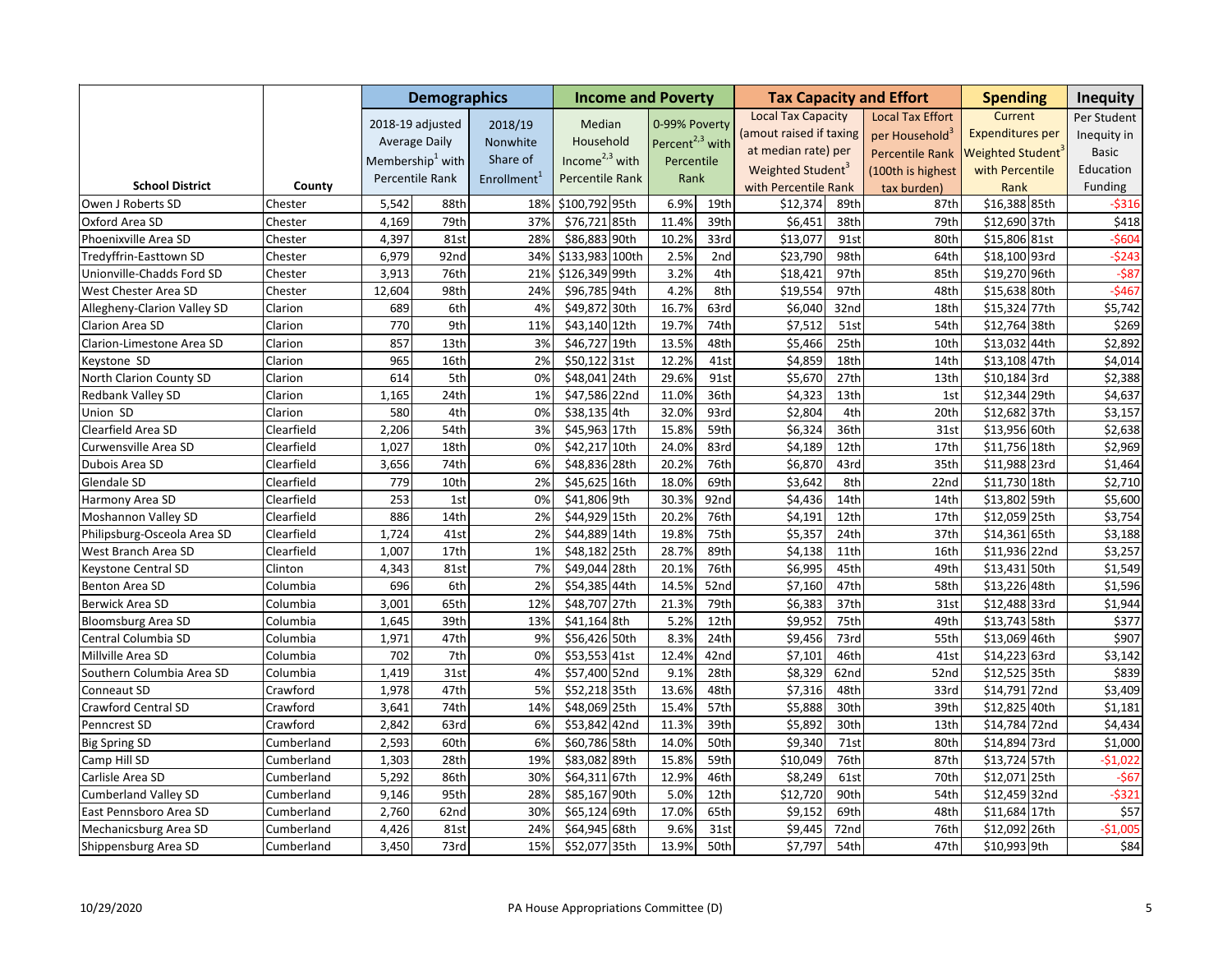|                           |            |        | <b>Demographics</b>          |                         | <b>Income and Poverty</b> |                             |                  |                               |      | <b>Tax Capacity and Effort</b> | <b>Spending</b>               |      | <b>Inequity</b> |
|---------------------------|------------|--------|------------------------------|-------------------------|---------------------------|-----------------------------|------------------|-------------------------------|------|--------------------------------|-------------------------------|------|-----------------|
|                           |            |        | 2018-19 adjusted             | 2018/19                 | Median                    | 0-99% Poverty               |                  | <b>Local Tax Capacity</b>     |      | <b>Local Tax Effort</b>        | Current                       |      | Per Student     |
|                           |            |        | <b>Average Daily</b>         | Nonwhite                | Household                 | Percent <sup>2,3</sup> with |                  | (amout raised if taxing       |      | per Household <sup>3</sup>     | <b>Expenditures per</b>       |      | Inequity in     |
|                           |            |        | Membership <sup>1</sup> with | Share of                | Income $2,3$ with         |                             |                  | at median rate) per           |      | <b>Percentile Rank</b>         | Weighted Student <sup>®</sup> |      | <b>Basic</b>    |
|                           |            |        |                              |                         |                           | Percentile                  |                  | Weighted Student <sup>3</sup> |      | (100th is highest              | with Percentile               |      | Education       |
| <b>School District</b>    | County     |        | Percentile Rank              | Enrollment <sup>1</sup> | Percentile Rank           | Rank                        |                  | with Percentile Rank          |      | tax burden)                    | Rank                          |      | Funding         |
| South Middleton SD        | Cumberland | 2,186  | 53rd                         | 10%                     | \$73,060 80th             | 4.2%                        | 8th              | \$12,220                      | 88th | 66th                           | \$13,516 53rd                 |      | \$66            |
| Central Dauphin SD        | Dauphin    | 12,616 | 98th                         | 52%                     | \$67,001 72nd             | 11.5%                       | 39th             | \$9,546                       | 73rd | 64th                           | \$12,515 34th                 |      | $-5856$         |
| Derry Township SD         | Dauphin    | 3,568  | 73rd                         | 29%                     | \$76,330 85th             | 8.9%                        | 27th             | \$13,359                      | 92nd | 82nd                           | \$14,306 65th                 |      | $-51,280$       |
| Halifax Area SD           | Dauphin    | 1,023  | 18th                         | 9%                      | \$63,897 66th             | 9.2%                        | 29th             | \$7,147                       | 46th | 52nd                           | \$15,378 77th                 |      | \$3,314         |
| Harrisburg City SD        | Dauphin    | 7,804  | 93rd                         | 96%                     | \$37,356 4th              | 41.7%                       | 97th             | \$3,080                       | 5th  | 94th                           | \$10,965 8th                  |      | $-53,918$       |
| Lower Dauphin SD          | Dauphin    | 3,834  | 75th                         | 16%                     | \$73,374 81st             | 8.3%                        | 23rd             | \$9,847                       | 75th | 54th                           | \$14,524 68th                 |      | \$829           |
| Middletown Area SD        | Dauphin    | 2,532  | 60th                         | 39%                     | \$57,055 51st             | 26.3%                       | 87th             | \$7,627                       | 52nd | 85th                           | \$12,972 43rd                 |      | $-5227$         |
| Millersburg Area SD       | Dauphin    | 815    | 11th                         | 8%                      | \$49,848 30th             | 12.7%                       | 45th             | \$6,772                       | 41st | 47th                           | \$13,973 61st                 |      | \$1,950         |
| Steelton-Highspire SD     | Dauphin    | 1,555  | 35th                         | 85%                     | \$42,398 11th             | 36.8%                       | 96th             | \$2,301                       | 2nd  | 56th                           | \$9,721 2nd                   |      | $-$1,672$       |
| Susquehanna Township SD   | Dauphin    | 3,176  | 67th                         | 76%                     | \$64,959 69th             | 10.4%                       | 34th             | \$10,855                      | 82nd | 67th                           | \$13,032 45th                 |      | $-$1,167$       |
| Upper Dauphin Area SD     | Dauphin    | 1,177  | 25th                         | 7%                      | \$53,280 40th             | 15.1%                       | 55th             | \$6,510                       | 38th | 45th                           | \$12,946 43rd                 |      | \$1,901         |
| Chester-Upland SD         | Delaware   | 6,972  | 91st                         | 98%                     | \$32,092 2nd              | 43.6%                       | 98th             | \$1,938                       | 1st  | 83rd                           | \$11,099 10th                 |      | $-$1,441$       |
| Chichester SD             | Delaware   | 3,415  | 72nd                         | 44%                     | \$61,427 60th             | 14.3%                       | 52nd             | \$7,033                       | 45th | 98th                           | \$17,278 90th                 |      | $-526$          |
| Garnet Valley SD          | Delaware   | 4,658  | 84th                         | 25%                     | \$110,514 97th            | 0.4%                        | 1st              | \$14,476                      | 93rd | 95th                           | \$20,063 97th                 |      | $-5221$         |
| Haverford Township SD     | Delaware   | 6,306  | 90th                         | 17%                     | \$107,494 97th            | 2.4%                        | 2nd              | \$15,300                      | 94th | 58th                           | \$16,974 88th                 |      | $-5385$         |
| Interboro SD              | Delaware   | 3,433  | 72nd                         | 25%                     | \$61,916 61st             | 10.6%                       | 35th             | \$7,833                       | 54th | 96th                           | \$16,343 84th                 |      | $-5146$         |
| Marple Newtown SD         | Delaware   | 3,340  | 70th                         | 16%                     | \$97,316 94th             | 4.0%                        | 8th              | \$28,798                      | 99th | 57th                           | \$20,778 98th                 |      | $-568$          |
| Penn-Delco SD             | Delaware   | 3,366  | 71st                         | 17%                     | \$78,609 87th             | 3.4%                        | 5th              | \$10,434                      | 79th | 57th                           | \$15,359 77th                 |      | \$368           |
| Radnor Township SD        | Delaware   | 3,727  | 75th                         | 29%                     | \$114,063 98th            | 8.8%                        | 27th             | \$26,673                      | 99th | 93rd                           | \$21,569 99th                 |      | $-$ \$478       |
| <b>Ridley SD</b>          | Delaware   | 5,524  | 88th                         | 25%                     | \$71,671 78th             | 9.1%                        | 28th             | \$8,192                       | 60th | 84th                           | \$17,218 90th                 |      | \$276           |
| Rose Tree Media SD        | Delaware   | 3,839  | 76th                         | 20%                     | \$97,038 94th             | 3.5%                        | 6th              | \$20,682                      | 98th | 60th                           | \$20,885 98th                 |      | $-5118$         |
| Southeast Delco SD        | Delaware   | 4,778  | 84th                         | 84%                     | \$53,530 41st             | 25.6%                       | 87th             | \$3,730                       | 8th  | 85th                           | \$12,870 41st                 |      | $-$1,614$       |
| Springfield SD            | Delaware   | 4,049  | 77th                         | 20%                     | \$104,932 96th            | 1.7%                        | 1st              | \$11,970                      | 87th | 75th                           | \$16,090 83rd                 |      | $-5454$         |
| <b>Upper Darby SD</b>     | Delaware   | 13,018 | 98th                         | 75%                     | \$54,171 43rd             | 18.8%                       | 71st             | \$4,699                       | 17th | 73rd                           | \$11,757 18th                 |      | $-51,411$       |
| Wallingford-Swarthmore SD | Delaware   | 3,575  | 73rd                         | 28%                     | \$113,109 97th            | 5.5%                        | 13 <sup>th</sup> | \$11,710                      | 86th | 93rd                           | \$19,232 95th                 |      | $-5145$         |
| William Penn SD           | Delaware   | 5,790  | 89th                         | 96%                     | \$52,598 38th             | 21.0%                       | 78th             | \$4,189                       | 11th | 81st                           | \$13,662 56th                 |      | $-5884$         |
| Johnsonburg Area SD       | Elk        | 576    | 4th                          | 4%                      | \$49,370 29th             | 16.9%                       | 64th             | \$4,257                       | 12th | 7th                            | \$11,784 18th                 |      | \$5,281         |
| Ridgway Area SD           | Elk        | 805    | 11th                         | 3%                      | \$49,190 29th             | 17.7%                       | 67th             | \$5,085                       | 21st | 13th                           | \$13,168 48th                 |      | \$3,191         |
| Saint Marys Area SD       | Elk        | 2,032  | 49th                         | 4%                      | \$52,404 37th             | 12.3%                       | 42nd             | \$8,540                       | 63rd | 15th                           | \$12,036 24th                 |      | \$1,393         |
| Corry Area SD             | Erie       | 2,013  | 48th                         | 3%                      | \$47,684 22nd             | 19.8%                       | 75th             | \$4,295                       | 13th | 11th                           | \$12,583 36th                 |      | \$3,153         |
| Erie City SD              | Erie       | 12,781 | 98th                         | 60%                     | \$36,882<br>3rd           | 36.2%                       | 96th             | \$2,974                       | 4th  | 33rd                           | \$9,041 1st                   |      | $-51,028$       |
| <b>Fairview SD</b>        | Erie       | 1,766  | 41st                         | 10%                     | \$95,111 93rd             | 9.5%                        | 30th             | \$9,276                       | 70th | 58th                           | \$11,638 16th                 |      | \$421           |
| Fort LeBoeuf SD           | Erie       | 2,156  | 52nd                         | 5%                      | \$65,486 70th             | 14.8%                       | 54th             | \$9,453                       | 72nd | 54th                           | \$12,287 28th                 |      | \$1,069         |
| <b>General McLane SD</b>  | Erie       | 2,127  | 51st                         | 8%                      | \$61,120 59th             | 12.6%                       | 44th             | \$7,377                       | 49th | 18th                           | \$12,480 32nd                 |      | \$3,250         |
| Girard SD                 | Erie       | 1,639  | 38th                         | 7%                      | \$48,825 27th             | 25.4%                       | 86th             | \$4,644                       | 16th | 47th                           | \$12,063 25th                 |      | \$1,098         |
| Harbor Creek SD           | Erie       | 2,152  | 52nd                         | 8%                      | \$60,000 57th             | 7.4%                        | 20th             | \$7,496                       | 50th | 45th                           | \$12,221                      | 28th | \$1,927         |
| <b>Iroquois SD</b>        | Erie       | 1,248  | 27th                         | 16%                     | \$49,801<br>29th          | 29.9%                       | 91st             | \$3,165                       | 5th  | 38th                           | \$11,333 12th                 |      | \$2,396         |
| Millcreek Township SD     | Erie       | 6,553  | 90th                         | 15%                     | \$61,499 60th             | 8.1%                        | 23rd             | \$10,114                      | 77th | 38th                           | \$12,177 27th                 |      | \$222           |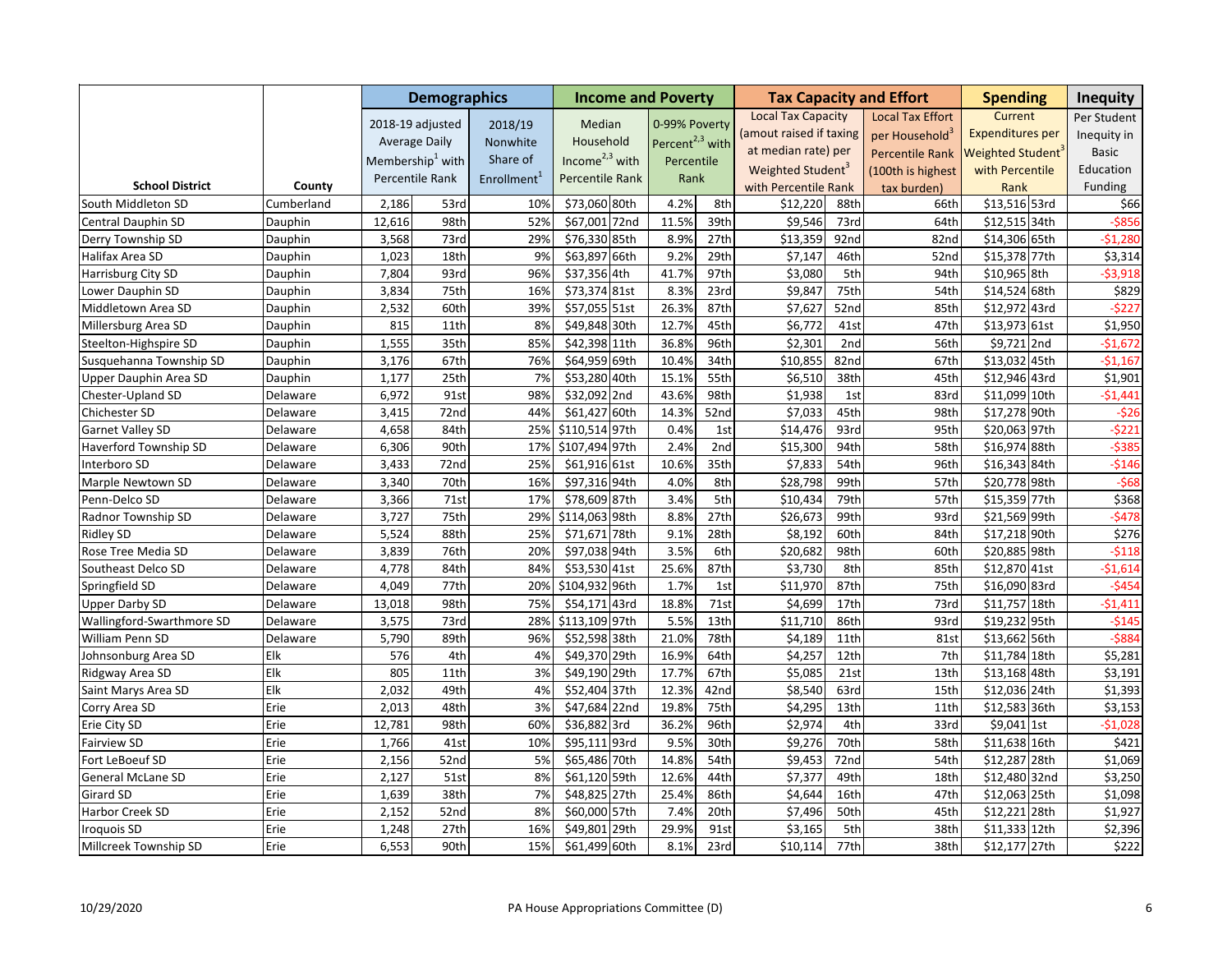|                                 |            |       | <b>Demographics</b>          |                         | <b>Income and Poverty</b> |                             |      |                               |                  | <b>Tax Capacity and Effort</b> | <b>Spending</b>         | <b>Inequity</b> |
|---------------------------------|------------|-------|------------------------------|-------------------------|---------------------------|-----------------------------|------|-------------------------------|------------------|--------------------------------|-------------------------|-----------------|
|                                 |            |       | 2018-19 adjusted             | 2018/19                 | Median                    | 0-99% Poverty               |      | <b>Local Tax Capacity</b>     |                  | <b>Local Tax Effort</b>        | Current                 | Per Student     |
|                                 |            |       | <b>Average Daily</b>         | Nonwhite                | Household                 | Percent <sup>2,3</sup> with |      | (amout raised if taxing       |                  | per Household <sup>3</sup>     | <b>Expenditures per</b> | Inequity in     |
|                                 |            |       | Membership <sup>1</sup> with | Share of                | Income $2,3$ with         |                             |      | at median rate) per           |                  | <b>Percentile Rank</b>         | Weighted Student        | <b>Basic</b>    |
|                                 |            |       |                              |                         |                           | Percentile                  |      | Weighted Student <sup>3</sup> |                  | (100th is highest              | with Percentile         | Education       |
| <b>School District</b>          | County     |       | Percentile Rank              | Enrollment <sup>1</sup> | Percentile Rank           | Rank                        |      | with Percentile Rank          |                  | tax burden)                    | Rank                    | Funding         |
| North East SD                   | Erie       | 1,692 | 40th                         | 7%                      | \$55,434 47th             | 11.6%                       | 39th | \$5,627                       | 26th             | 30th                           | \$10,999 9th            | \$2,414         |
| Northwestern SD                 | Erie       | 1,393 | 31st                         | 4%                      | \$52,921 39th             | 16.4%                       | 62nd | \$4,698                       | 16th             | 4th                            | \$11,636 16th           | \$3,886         |
| Union City Area SD              | Erie       | 1,074 | 21st                         | 5%                      | \$50,856 32nd             | 29.3%                       | 90th | \$3,558                       | 7th              | 4th                            | \$12,561 35th           | \$5,461         |
| Wattsburg Area SD               | Erie       | 1,362 | 30th                         | 5%                      | \$68,254 75th             | 14.2%                       | 51st | \$6,616                       | 39th             | 39th                           | \$13,137 47th           | \$2,804         |
| Albert Gallatin Area SD         | Fayette    | 3,407 | 72nd                         | 8%                      | \$42,234 10th             | 29.5%                       | 90th | \$4,343                       | 14th             | 7th                            | \$11,602 15th           | \$3,265         |
| Brownsville Area SD             | Fayette    | 1,689 | 40th                         | 13%                     | \$37,361 4th              | 47.1%                       | 99th | \$3,347                       | 6th              | 29th                           | \$10,739 6th            | \$729           |
| Connellsville Area SD           | Fayette    | 4,413 | 81st                         | 6%                      | \$46,554 18th             | 25.5%                       | 86th | \$5,224                       | 23rd             | 6th                            | \$12,156 26th           | \$4,062         |
| Frazier SD                      | Fayette    | 1,168 | 25th                         | 4%                      | \$54,515 45th             | 17.3%                       | 66th | \$5,747                       | 28th             | 18th                           | \$11,966 22nd           | \$3,332         |
| Laurel Highlands SD             | Fayette    | 2,962 | 64th                         | 14%                     | \$45,173 15th             | 24.4%                       | 84th | \$7,033                       | 45th             | 52nd                           | \$12,778 39th           | \$1,302         |
| Uniontown Area SD               | Fayette    | 2,837 | 63rd                         | 24%                     | \$42,226 10th             | 26.9%                       | 87th | \$6,782                       | 42 <sub>nd</sub> | 36th                           | \$12,499 34th           | \$2,164         |
| Forest Area SD                  | Forest     | 440   | 2nd                          | 3%                      | \$39,888 6th              | 34.4%                       | 95th | \$10,142                      | 77th             | 99th                           | \$16,234 84th           | $-51,912$       |
| Chambersburg Area SD            | Franklin   | 9,717 | 96th                         | 37%                     | \$61,924 61st             | 15.8%                       | 59th | \$7,582                       | 51st             | 55th                           | \$11,043 10th           | $-5273$         |
| Fannett-Metal SD                | Franklin   | 472   | 3rd                          | 0%                      | \$52,340 36th             | 32.3%                       | 94th | \$7,434                       | 50th             | 23rd                           | \$10,458 5th            | \$2,057         |
| Greencastle-Antrim SD           | Franklin   | 3,085 | 66th                         | 11%                     | \$71,787 79th             | 2.9%                        | 3rd  | \$8,283                       | 61st             | 55th                           | \$10,967 8th            | \$69            |
| Tuscarora SD                    | Franklin   | 2,426 | 57th                         | 8%                      | \$59,953 57th             | 6.0%                        | 16th | \$8,387                       | 63rd             | 52nd                           | \$12,523 35th           | \$1,153         |
| Waynesboro Area SD              | Franklin   | 4,524 | 83rd                         | 15%                     | \$53,036 40th             | 22.6%                       | 82nd | \$6,248                       | 35th             | 27th                           | \$9,578 2nd             | \$317           |
| Central Fulton SD               | Fulton     | 1,022 | 18th                         | 7%                      | \$48,352<br>26th          | 14.0%                       | 50th | \$5,597                       | 26th             | 41st                           | \$11,790 19th           | \$1,613         |
| Forbes Road SD                  | Fulton     | 379   | 2nd                          | 0%                      | \$50,089 30th             | 9.5%                        | 30th | \$6,137                       | 33rd             | 45th                           | \$14,268 64th           | \$4,224         |
| Southern Fulton SD              | Fulton     | 726   | 8th                          | 2%                      | \$57,623 52nd             | 12.6%                       | 44th | \$6,631                       | 40th             | 18th                           | \$12,568 35th           | \$3,755         |
| Carmichaels Area SD             | Greene     | 1,104 | 22nd                         | 1%                      | \$45,364 16th             | 19.0%                       | 72nd | \$4,081                       | 10th             | 22nd                           | \$12,397 30th           | \$2,561         |
| Central Greene SD               | Greene     | 1,734 | 41st                         | 3%                      | \$57,881 53rd             | 18.2%                       | 70th | \$7,841                       | 55th             | 68th                           | \$14,483 67th           | \$2,183         |
| Jefferson-Morgan SD             | Greene     | 781   | 10th                         | 3%                      | \$59,926 57th             | 8.5%                        | 26th | \$5,178                       | 22 <sub>nd</sub> | 26th                           | \$14,658 70th           | \$4,558         |
| Southeastern Greene SD          | Greene     | 599   | 4th                          | 0%                      | \$52,340 36th             | 30.0%                       | 91st | \$4,286                       | 13th             | 12th                           | \$13,414 50th           | \$4,758         |
| West Greene SD                  | Greene     | 683   | 6th                          | 0%                      | \$56,159 49th             | 14.1%                       | 51st | \$16,491                      | 96th             | 99th                           | \$16,387 85th           | \$114           |
| Huntingdon Area SD              | Huntingdon | 1,962 | 46th                         | 5%                      | \$47,899 23rd             | 25.1%                       | 85th | \$7,350                       | 49th             | 29th                           | \$10,905 8th            | \$1,432         |
| Juniata Valley SD               | Huntingdon | 746   | 8th                          | 2%                      | \$56,596 50th             | 12.0%                       | 41st | \$5,351                       | 24th             | 18th                           | \$10,884 8th            | \$3,915         |
| Mount Union Area SD             | Huntingdon | 1,385 | 30th                         | 13%                     | \$41,108 8th              | 19.0%                       | 72nd | \$4,352                       | 14th             | 11th                           | \$11,401 13th           | \$2,146         |
| Southern Huntingdon County SD   | Huntingdon | 1,160 | 24th                         | 4%                      | \$48,750 27th             | 19.6%                       | 74th | \$5,782                       | 28th             | 12th                           | \$10,588 6th            | \$2,924         |
| <b>Blairsville-Saltsburg SD</b> | Indiana    | 1,535 | 35th                         | 8%                      | \$48,172 25th             | 11.0%                       | 36th | \$6,437                       | 37th             | 49th                           | \$17,432 91st           | \$3,544         |
| Homer-Center SD                 | Indiana    | 866   | 13th                         | 3%                      | \$46,659 18th             | 20.2%                       | 76th | \$4,960                       | 19th             | 55th                           | \$13,738 57th           | \$2,025         |
| Indiana Area SD                 | Indiana    | 2,856 | 63rd                         | 12%                     | \$44,560 14th             | 5.7%                        | 14th | \$9,348                       | 71st             | 76th                           | \$15,979 83rd           | \$224           |
| Marion Center Area SD           | Indiana    | 1,284 | 28th                         | 0%                      | \$52,089 35th             | 31.6%                       | 93rd | \$5,080                       | 21st             | 22nd                           | \$12,815 40th           | \$3,670         |
| Penns Manor Area SD             | Indiana    | 803   | 11th                         | 0%                      | \$48,934 28th             | 23.9%                       | 83rd | \$4,337                       | 14th             | 37th                           | \$16,110 83rd           | \$5,335         |
| Purchase Line SD                | Indiana    | 853   | 13th                         | 2%                      | \$42,462 11th             | 24.2%                       | 84th | \$4,158                       | 11th             | 8th                            | \$15,224 76th           | \$6,424         |
| United SD                       | Indiana    | 1,041 | 19th                         | 1%                      | \$53,192 40th             | 15.4%                       | 57th | \$5,127                       | 21st             | 25th                           | \$15,454 78th           | \$5,638         |
| Brockway Area SD                | Jefferson  | 1,011 | 17th                         | 0%                      | \$50,778 32nd             | 16.3%                       | 61st | \$5,193                       | 22 <sub>nd</sub> | 3rd                            | \$12,280 28th           | \$4,417         |
| Brookville Area SD              | Jefferson  | 1,566 | 36th                         | 3%                      | \$51,335 33rd             | 16.6%                       | 63rd | \$6,104                       | 33rd             | 22nd                           | \$11,639 16th           | \$3,025         |
| Punxsutawney Area SD            | Jefferson  | 2,216 | 54th                         | 3%                      | \$44,446 14th             | 22.3%                       | 81st | \$6,022                       | 32nd             | 9th                            | \$13,285 49th           | \$4,095         |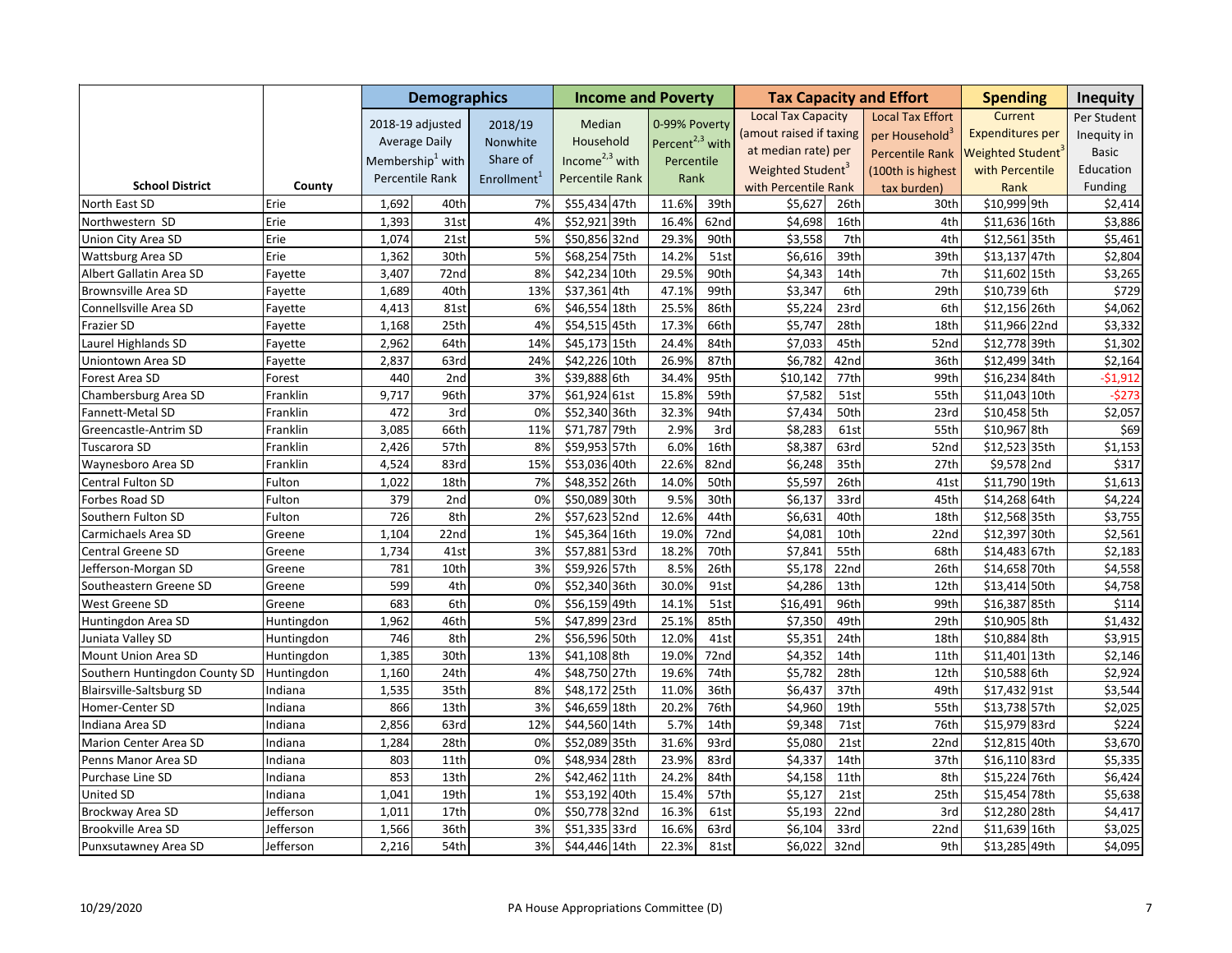|                                    |            |        | <b>Demographics</b>          |                         | <b>Income and Poverty</b> |                             |                   |                               |                 | <b>Tax Capacity and Effort</b> | <b>Spending</b>               | <b>Inequity</b> |
|------------------------------------|------------|--------|------------------------------|-------------------------|---------------------------|-----------------------------|-------------------|-------------------------------|-----------------|--------------------------------|-------------------------------|-----------------|
|                                    |            |        | 2018-19 adjusted             | 2018/19                 | Median                    | 0-99% Poverty               |                   | <b>Local Tax Capacity</b>     |                 | <b>Local Tax Effort</b>        | Current                       | Per Student     |
|                                    |            |        | <b>Average Daily</b>         | Nonwhite                | Household                 | Percent <sup>2,3</sup> with |                   | (amout raised if taxing       |                 | per Household <sup>3</sup>     | <b>Expenditures per</b>       | Inequity in     |
|                                    |            |        | Membership <sup>1</sup> with | Share of                | Income $2,3$ with         |                             |                   | at median rate) per           |                 | <b>Percentile Rank</b>         | Weighted Student <sup>®</sup> | <b>Basic</b>    |
|                                    |            |        |                              |                         |                           | Percentile                  |                   | Weighted Student <sup>3</sup> |                 | (100th is highest              | with Percentile               | Education       |
| <b>School District</b>             | County     |        | Percentile Rank              | Enrollment <sup>1</sup> | Percentile Rank           | Rank                        |                   | with Percentile Rank          |                 | tax burden)                    | Rank                          | Funding         |
| Juniata County SD                  | Juniata    | 2,823  | 63rd                         | 11%                     | \$52,688 38th             | 18.6%                       | 70th              | \$7,889                       | 55th            | 16th                           | \$10,634 6th                  | \$1,602         |
| Abington Heights SD                | Lackawanna | 3,346  | 70th                         | 12%                     | \$78,461 87th             | 6.8%                        | 19th              | \$10,915                      | 82nd            | 37th                           | \$12,327 29th                 | \$430           |
| Carbondale Area SD                 | Lackawanna | 1,687  | 40th                         | 18%                     | \$41,794 9th              | 33.0%                       | 94th              | \$3,039                       | 4th             | 26th                           | \$10,813 6th                  | $-5354$         |
| Dunmore SD                         | Lackawanna | 1,530  | 34th                         | 18%                     | \$56,322 49th             | 11.0%                       | 36th              | \$7,912                       | 56th            | 25th                           | \$11,915 21st                 | \$887           |
| Lakeland SD                        | Lackawanna | 1,525  | 34th                         | 1%                      | \$58,640 55th             | 13.2%                       | 47th              | \$8,195                       | 60th            | 24th                           | \$13,110 47th                 | \$1,733         |
| Mid Valley SD                      | Lackawanna | 1,902  | 45th                         | 19%                     | \$47,340 20th             | 22.5%                       | 81st              | \$7,735                       | 53rd            | 69th                           | \$11,118 10th                 | $-$1,320$       |
| North Pocono SD                    | Lackawanna | 3,079  | 66th                         | 8%                      | \$67,655 73rd             | 8.9%                        | 27th              | \$8,993                       | 68th            | 81st                           | \$14,446 67th                 | \$451           |
| Old Forge SD                       | Lackawanna | 983    | 16th                         | 20%                     | \$52,000 34th             | 21.2%                       | 79th              | \$7,197                       | 47th            | 23rd                           | \$11,722 17th                 | \$952           |
| Riverside SD                       | Lackawanna | 1,615  | 37th                         | 26%                     | \$47,407 21st             | 25.5%                       | 86th              | \$7,526                       | 51st            | 87th                           | \$11,682 17th                 | $-51,052$       |
| Scranton SD                        | Lackawanna | 10,325 | 97th                         | 56%                     | \$39,066 5th              | 32.2%                       | 94th              | \$3,237                       | 6th             | 68th                           | \$9,510 2nd                   | $-53,231$       |
| Valley View SD                     | Lackawanna | 2,457  | 58th                         | 11%                     | \$52,368 37th             | 13.9%                       | 50th              | \$7,410                       | 49th            | 34th                           | \$12,156 27th                 | \$998           |
| Cocalico SD                        | Lancaster  | 2,983  | 65th                         | 14%                     | \$70,226 77th             | 7.0%                        | 19th              | \$9,820                       | 74th            | 84th                           | \$15,303 76th                 | \$213           |
| Columbia Borough SD                | Lancaster  | 1,464  | 32nd                         | 48%                     | \$39,019 5th              | 30.6%                       | 92nd              | \$3,626                       | 8th             | 89th                           | \$11,253 11th                 | $-$3,607$       |
| Conestoga Valley SD                | Lancaster  | 4,314  | 80th                         | 36%                     | \$62,128 62nd             | 16.1%                       | 61st              | \$11,204                      | 83rd            | 89th                           | \$12,544 35th                 | $-52,193$       |
| Donegal SD                         | Lancaster  | 3,021  | 65th                         | 22%                     | \$67,838 74th             | 11.1%                       | 37th              | \$8,298                       | 62nd            | 64th                           | \$13,064 45th                 | \$119           |
| <b>Eastern Lancaster County SD</b> | Lancaster  | 2,984  | 65th                         | 19%                     | \$64,544 68th             | 9.2%                        | 29th              | \$14,824                      | 94th            | 58th                           | \$15,123 75th                 | $-5429$         |
| Elizabethtown Area SD              | Lancaster  | 3,815  | 75th                         | 13%                     | \$68,552 75th             | 7.9%                        | 23rd              | \$8,959                       | 67th            | 55th                           | \$13,503 52nd                 | \$343           |
| Ephrata Area SD                    | Lancaster  | 4,115  | 79th                         | 19%                     | \$57,984 53rd             | 9.1%                        | 28th              | \$9,029                       | 69th            | 72nd                           | \$12,661 36th                 | $-$ \$506       |
| Hempfield SD                       | Lancaster  | 6,873  | 91st                         | 27%                     | \$74,788 82nd             | 10.5%                       | 34th              | \$10,861                      | 82nd            | 71st                           | \$14,515 68th                 | $-569$          |
| Lampeter-Strasburg SD              | Lancaster  | 2,977  | 64th                         | 15%                     | \$74,123 82nd             | 8.5%                        | 25th              | \$10,989                      | 82nd            | 71st                           | \$14,034 62nd                 | $-5612$         |
| Lancaster SD                       | Lancaster  | 11,080 | 97th                         | 87%                     | \$46,045 18th             | 31.7%                       | 93rd              | \$4,109                       | 11th            | 86th                           | \$12,333 29th                 | $-$1,571$       |
| Manheim Central SD                 | Lancaster  | 3,102  | 66th                         | 16%                     | \$65,360 70th             | 7.5%                        | $\overline{21st}$ | \$11,872                      | 86th            | 68th                           | \$14,008 61st                 | \$54            |
| Manheim Township SD                | Lancaster  | 5,902  | 89th                         | 35%                     | \$76,540 85th             | 7.8%                        | 22 <sub>nd</sub>  | \$11,683                      | 86th            | 76th                           | \$12,718 37th                 | $-51,179$       |
| Penn Manor SD                      | Lancaster  | 5,314  | 86th                         | 26%                     | \$66,534 71st             | 3.9%                        | 7th               | \$9,067                       | 69th            | 57th                           | \$12,910 42nd                 | \$101           |
| Pequea Valley SD                   | Lancaster  | 1,507  | 34th                         | 17%                     | \$65,158 69th             | 14.4%                       | 52nd              | \$16,438                      | 95th            | 78th                           | \$18,503 94th                 | $-5182$         |
| Solanco SD                         | Lancaster  | 3,395  | 71st                         | 13%                     | \$65,750 71st             | 16.4%                       | 62nd              | \$10,228                      | 78th            | 42nd                           | \$12,735 38th                 | \$868           |
| Warwick SD                         | Lancaster  | 4,091  | 78th                         | 15%                     | \$70,811<br>78th          | 9.8%                        | 32nd              | \$10,603                      | 80th            | 70th                           | \$13,272 49th                 | \$180           |
| Ellwood City Area SD               | Lawrence   | 1,781  | 42nd                         | 9%                      | \$47,914 23rd             | 17.9%                       | 68th              | \$5,704                       | 27th            | 11th                           | \$13,009 44th                 | \$3,736         |
| Laurel SD                          | Lawrence   | 1,082  | 21st                         | 2%                      | \$61,796 61st             | 8.4%                        | 25th              | \$7,009                       | 45th            | 8th                            | \$13,586 54th                 | \$5,391         |
| Mohawk Area SD                     | Lawrence   | 1,506  | 33rd                         | 3%                      | \$57,301 51st             | 12.6%                       | 45th              | \$6,198                       | 34th            | 8th                            | \$13,068 46th                 | \$4,736         |
| Neshannock Township SD             | Lawrence   | 1,261  | 27th                         | 4%                      | \$70,423 77th             | 2.4%                        | 2nd               | \$10,517                      | 80th            | 37th                           | \$13,404 50th                 | \$955           |
| New Castle Area SD                 | Lawrence   | 3,329  | 69th                         | 38%                     | \$33,664 2nd              | 35.5%                       | 95th              | \$2,445                       | 2 <sub>nd</sub> | 8th                            | \$10,854 7th                  | \$551           |
| Shenango Area SD                   | Lawrence   | 1,169  | 25th                         | 5%                      | \$52,432<br>37th          | 24.8%                       | 85th              | \$5,880                       | 30th            | 14th                           | \$12,772 39th                 | \$3,805         |
| Union Area SD                      | Lawrence   | 760    | 9th                          | 15%                     | \$47,692 23rd             | 16.5%                       | 63rd              | \$5,397                       | 24th            | 19th                           | \$12,494 33rd                 | \$3,216         |
| Wilmington Area SD                 | _awrence   | 1,148  | 23rd                         | 4%                      | \$57,332 52nd             | 8.5%                        | 26th              | \$8,113                       | 59th            | 25th                           | \$13,454 51st                 | \$2,954         |
| Annville-Cleona SD                 | Lebanon    | 1,440  | 32nd                         | 14%                     | \$62,125 62nd             | 8.0%                        | 23rd              | \$9,437                       | 72nd            | 63rd                           | \$13,527 53rd                 | \$925           |
| Cornwall-Lebanon SD                | Lebanon    | 4,917  | 85th                         | 23%                     | \$67,468 73rd             | 15.3%                       | 57th              | \$8,654                       | 64th            | 65th                           | \$12,416 31st                 | $-5226$         |
| Eastern Lebanon County SD          | Lebanon    | 2,392  | 56th                         | 8%                      | \$62,524 64th             | 8.3%                        | 24th              | \$10,341                      | 78th            | 67th                           | \$14,012 62nd                 | $-5150$         |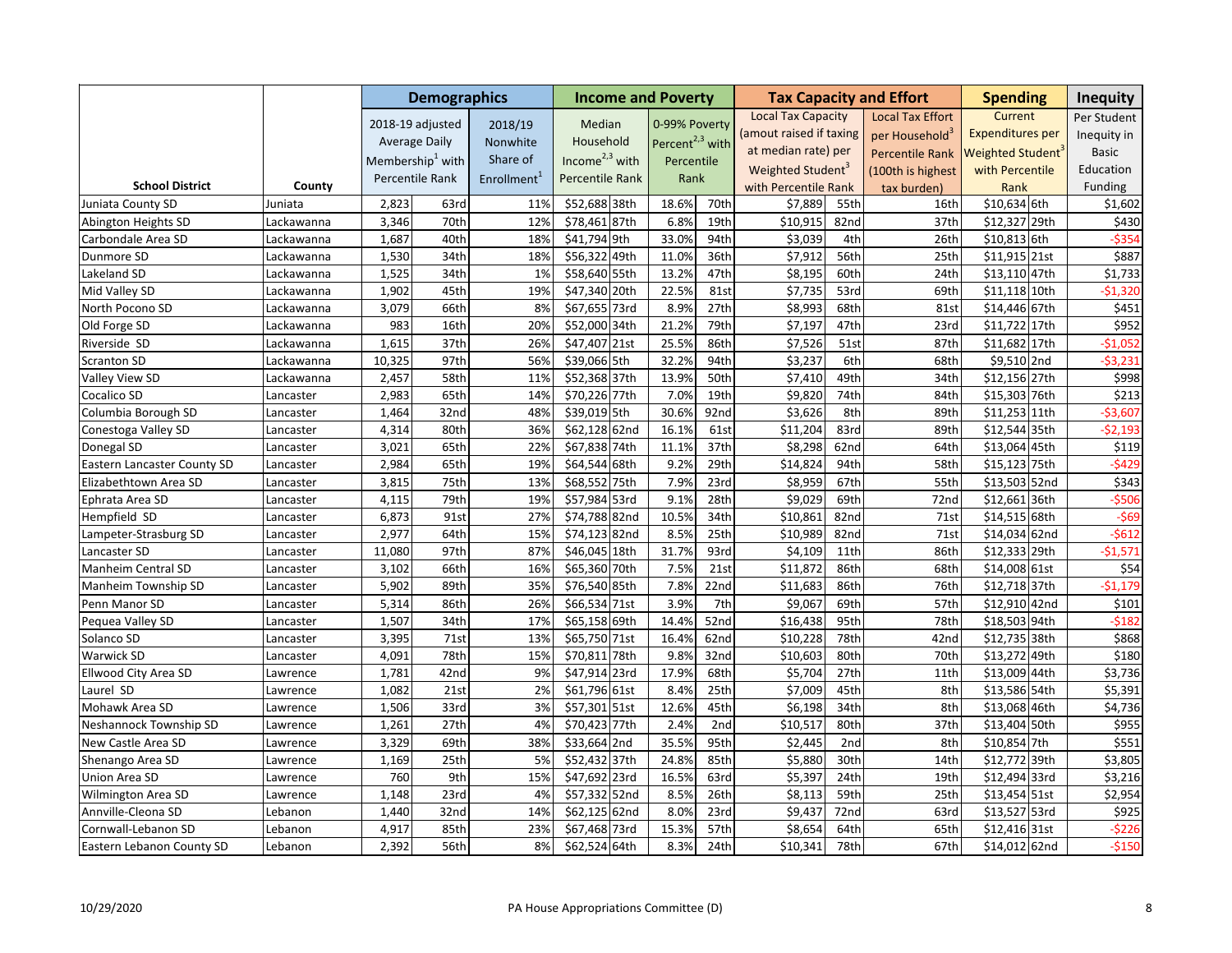|                            |          |        | <b>Demographics</b>          |                         | <b>Income and Poverty</b> |                             |      |                               |      | <b>Tax Capacity and Effort</b> | <b>Spending</b>               | <b>Inequity</b> |
|----------------------------|----------|--------|------------------------------|-------------------------|---------------------------|-----------------------------|------|-------------------------------|------|--------------------------------|-------------------------------|-----------------|
|                            |          |        | 2018-19 adjusted             | 2018/19                 | Median                    | 0-99% Poverty               |      | <b>Local Tax Capacity</b>     |      | <b>Local Tax Effort</b>        | Current                       | Per Student     |
|                            |          |        | <b>Average Daily</b>         | Nonwhite                | Household                 | Percent <sup>2,3</sup> with |      | (amout raised if taxing       |      | per Household <sup>3</sup>     | <b>Expenditures per</b>       | Inequity in     |
|                            |          |        | Membership <sup>1</sup> with | Share of                | Income $2,3$ with         |                             |      | at median rate) per           |      | <b>Percentile Rank</b>         | Weighted Student <sup>®</sup> | <b>Basic</b>    |
|                            |          |        |                              |                         |                           | Percentile                  |      | Weighted Student <sup>3</sup> |      | (100th is highest              | with Percentile               | Education       |
| <b>School District</b>     | County   |        | Percentile Rank              | Enrollment <sup>1</sup> | Percentile Rank           | Rank                        |      | with Percentile Rank          |      | tax burden)                    | Rank                          | Funding         |
| Lebanon SD                 | Lebanon  | 5,399  | 88th                         | 76%                     | \$40,135 6th              | 30.0%                       | 91st | \$2,039                       | 1st  | 53rd                           | \$8,623 1st                   | -\$1,908        |
| Northern Lebanon SD        | Lebanon  | 2,336  | 56th                         | 10%                     | \$62,448 63rd             | 7.0%                        | 19th | \$9,362                       | 71st | 59th                           | \$14,424 66th                 | \$1,212         |
| Palmyra Area SD            | Lebanon  | 3,583  | 73rd                         | 15%                     | \$64,251 67th             | 8.4%                        | 25th | \$8,798                       | 66th | 62nd                           | \$11,327 12th                 | $-5443$         |
| Allentown City SD          | Lehigh   | 21,179 | 99th                         | 91%                     | \$39,820 6th              | 38.0%                       | 96th | \$2,626                       | 3rd  | 88th                           | \$9,238 1st                   | $-$4,095$       |
| Catasaugua Area SD         | Lehigh   | 1,620  | 37th                         | 45%                     | \$58,514 55th             | 26.2%                       | 87th | \$7,976                       | 57th | 96th                           | \$13,304 49th                 | $-51,370$       |
| East Penn SD               | Lehigh   | 8,634  | 95th                         | 26%                     | \$77,963 86th             | 5.4%                        | 13th | \$10,624                      | 80th | 76th                           | \$13,990 61st                 | $-5576$         |
| Northern Lehigh SD         | Lehigh   | 1,612  | 37th                         | 17%                     | \$63,193 65th             | 14.1%                       | 50th | \$7,349                       | 48th | 66th                           | \$16,801 88th                 | \$2,358         |
| Northwestern Lehigh SD     | Lehigh   | 2,226  | 54th                         | 10%                     | \$87,260 91st             | 3.4%                        | 5th  | \$12,632                      | 90th | 70th                           | \$17,012 89th                 | \$1,214         |
| Parkland SD                | Lehigh   | 9,785  | 96th                         | 36%                     | \$84,646 90th             | 4.0%                        | 7th  | \$13,260                      | 92nd | 88th                           | \$15,265 76th                 | $-51,024$       |
| Salisbury Township SD      | ehigh.   | 1,704  | 40th                         | 32%                     | \$78,241 86th             | 19.0%                       | 71st | \$11,688                      | 86th | 83rd                           | \$17,664 92nd                 | $-5362$         |
| Southern Lehigh SD         | Lehigh   | 3,204  | 68th                         | 15%                     | \$94,706 92nd             | 2.6%                        | 3rd  | \$15,534                      | 94th | 77th                           | \$17,311 90th                 | \$131           |
| Whitehall-Coplay SD        | Lehigh   | 4,490  | 82nd                         | 49%                     | \$61,147 59th             | 7.0%                        | 19th | \$7,737                       | 53rd | 77th                           | \$12,503 34th                 | $-$1,020$       |
| Crestwood SD               | Luzerne  | 2,856  | 63rd                         | 8%                      | \$78,902 87th             | 9.9%                        | 32nd | \$9,710                       | 74th | 20th                           | \$12,357 30th                 | \$1,287         |
| Dallas SD                  | Luzerne  | 2,509  | 59th                         | 8%                      | \$73,057 80th             | 13.8%                       | 49th | \$10,385                      | 79th | 36th                           | \$12,497 34th                 | \$748           |
| Greater Nanticoke Area SD  | Luzerne  | 2,408  | 57th                         | 18%                     | \$43,428 12th             | 28.9%                       | 89th | \$3,850                       | 9th  | 7th                            | \$9,910 3rd                   | \$792           |
| Hanover Area SD            | Luzerne  | 2,149  | 52nd                         | 31%                     | \$48,736 27th             | 33.0%                       | 94th | \$4,701                       | 17th | 46th                           | \$10,426 5th                  | $-5801$         |
| Hazleton Area SD           | Luzerne  | 11,789 | 97th                         | 61%                     | \$48,054 24th             | 30.1%                       | 92nd | \$4,476                       | 15th | 41st                           | \$8,037 0th                   | $-$1,568$       |
| Lake-Lehman SD             | Luzerne  | 1,853  | 44th                         | 2%                      | \$69,167 76th             | 4.8%                        | 10th | \$10,298                      | 78th | 31st                           | \$14,679 70th                 | \$2,198         |
| Northwest Area SD          | Luzerne  | 1,054  | 20th                         | 3%                      | \$58,596 55th             | 11.7%                       | 40th | \$7,152                       | 46th | 15th                           | \$14,768 71st                 | \$5,040         |
| Pittston Area SD           | Luzerne  | 3,296  | 69th                         | 14%                     | \$50,188 31st             | 19.2%                       | 73rd | \$7,751                       | 54th | 50th                           | \$11,901 20th                 | \$51            |
| Wilkes-Barre Area SD       | Luzerne  | 7,944  | 94th                         | 64%                     | \$43,714 13th             | 33.8%                       | 95th | \$4,718                       | 17th | 86th                           | \$10,267 4th                  | $-52,974$       |
| Wyoming Area SD            | Luzerne  | 2,280  | 55th                         | 11%                     | \$54,928 46th             | 19.4%                       | 73rd | \$6,991                       | 44th | 34th                           | \$13,033 45th                 | \$1,109         |
| Wyoming Valley West SD     | Luzerne  | 5,165  | 85th                         | 30%                     | \$47,914 23rd             | 20.3%                       | 77th | \$5,491                       | 25th | 33rd                           | \$12,161 27th                 | \$514           |
| East Lycoming SD           | Lycoming | 1,667  | 39th                         | 3%                      | \$60,875 59th             | 8.3%                        | 24th | \$6,552                       | 39th | 27th                           | \$12,095 26th                 | \$2,832         |
| Jersey Shore Area SD       | ycoming. | 2,448  | 57th                         | 4%                      | \$54,583 45th             | 13.3%                       | 47th | \$6,774                       | 42nd | 44th                           | \$13,376 50th                 | \$2,587         |
| Loyalsock Township SD      | ycoming_ | 1,592  | 36th                         | 21%                     | \$51,770 34th             | 15.6%                       | 58th | \$9,261                       | 70th | 87th                           | \$11,534 14th                 | $-51,484$       |
| Montgomery Area SD         | Lycoming | 882    | 14th                         | 5%                      | \$56,514 50th             | 19.9%                       | 75th | \$6,139                       | 34th | 58th                           | \$12,431 31st                 | \$2,518         |
| Montoursville Area SD      | ycoming. | 1,982  | 48th                         | 7%                      | \$61,954 61st             | 7.6%                        | 21st | \$8,734                       | 65th | 46th                           | \$12,032 24th                 | \$1,462         |
| Muncy SD                   | Lycoming | 1,065  | 20th                         | 5%                      | \$54,350 44th             | 11.2%                       | 38th | \$9,321                       | 70th | 85th                           | \$13,633 55th                 | \$364           |
| South Williamsport Area SD | Lycoming | 1,320  | 29th                         | 10%                     | \$53,993 43rd             | 19.3%                       | 73rd | \$5,875                       | 29th | 28th                           | \$11,570 14th                 | \$1,873         |
| Williamsport Area SD       | Lycoming | 4,988  | 85th                         | 36%                     | \$44,577 14th             | 31.9%                       | 93rd | \$5,022                       | 20th | 46th                           | \$11,970 22nd                 | \$378           |
| <b>Bradford Area SD</b>    | McKean   | 2,551  | 60th                         | 7%                      | \$46,163 18th             | 25.5%                       | 86th | \$3,936                       | 10th | 15th                           | \$12,121 26th                 | \$1,448         |
| Kane Area SD               | McKean   | 1,111  | 22nd                         | 3%                      | \$45,296 15th             | 25.1%                       | 85th | \$3,256                       | 6th  | 11th                           | \$10,376 5th                  | \$2,951         |
| Otto-Eldred SD             | McKean   | 609    | 5th                          | 0%                      | \$51,045 33rd             | 14.3%                       | 51st | \$2,591                       | 3rd  | 2nd                            | \$13,049 45th                 | \$5,491         |
| Port Allegany SD           | McKean   | 901    | 15th                         | 2%                      | \$48,479 26th             | 22.4%                       | 81st | \$3,312                       | 6th  | 5th                            | \$11,401 12th                 | \$4,226         |
| Smethport Area SD          | McKean   | 776    | 10th                         | 0%                      | \$46,711<br>19th          | 29.5%                       | 90th | \$3,773                       | 9th  | 28th                           | \$12,174 27th                 | \$3,488         |
| Commodore Perry SD         | Mercer   | 460    | 3rd                          | 0%                      | \$46,480 18th             | 17.8%                       | 68th | \$5,539                       | 26th | 8th                            | \$13,648 55th                 | \$5,217         |
| Farrell Area SD            | Mercer   | 701    | 7th                          | 86%                     | \$29,293 1st              | 55.6%                       | 99th | \$2,173                       | 2nd  | 59th                           | \$14,957 73rd                 | $-5261$         |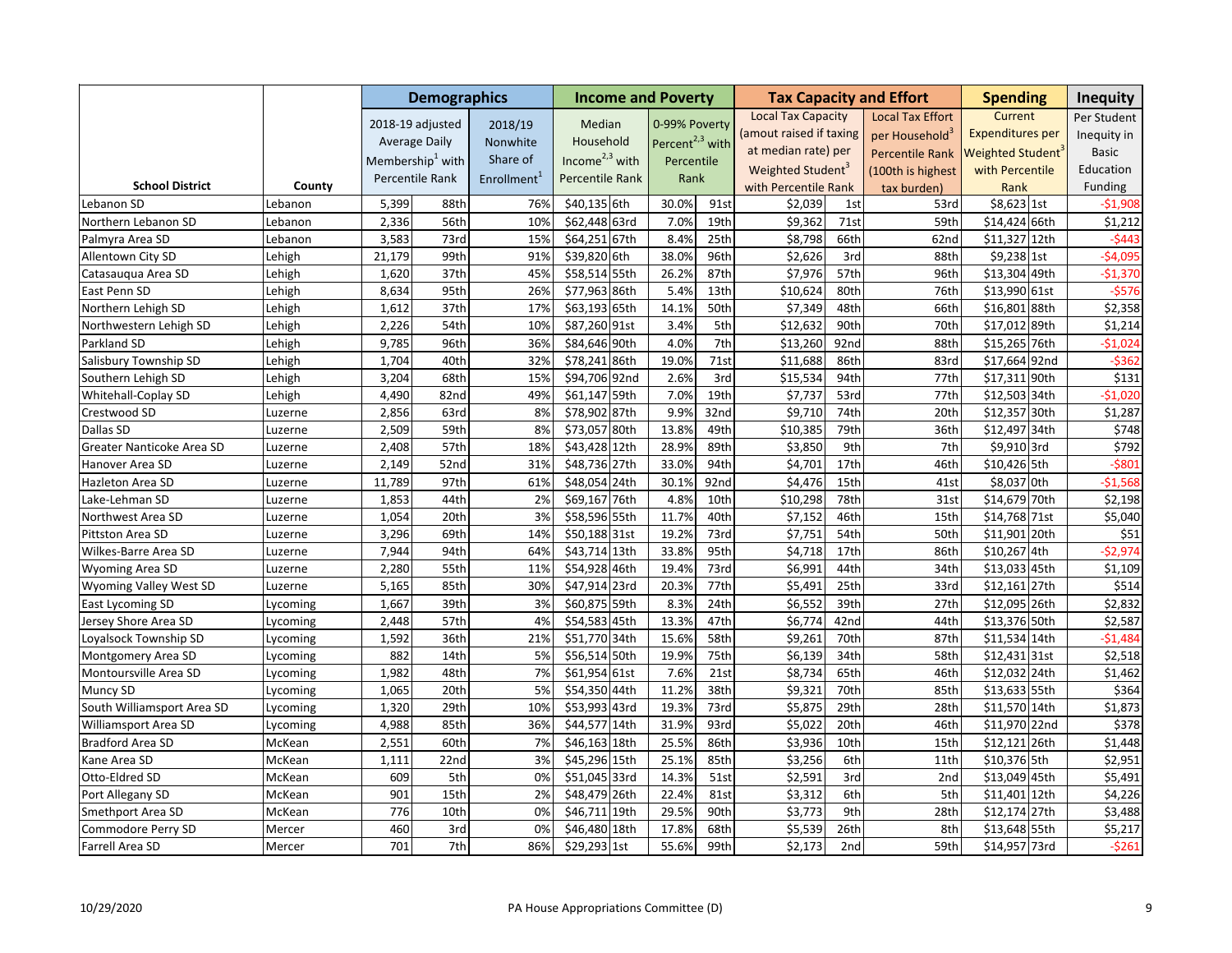|                                   |            |                | <b>Demographics</b>          |                         | <b>Income and Poverty</b> |                             |                  |                               |       | <b>Tax Capacity and Effort</b> | <b>Spending</b>         | <b>Inequity</b> |
|-----------------------------------|------------|----------------|------------------------------|-------------------------|---------------------------|-----------------------------|------------------|-------------------------------|-------|--------------------------------|-------------------------|-----------------|
|                                   |            |                | 2018-19 adjusted             | 2018/19                 | Median                    | 0-99% Poverty               |                  | <b>Local Tax Capacity</b>     |       | <b>Local Tax Effort</b>        | Current                 | Per Student     |
|                                   |            |                | <b>Average Daily</b>         | Nonwhite                | Household                 | Percent <sup>2,3</sup> with |                  | (amout raised if taxing       |       | per Household <sup>3</sup>     | <b>Expenditures per</b> | Inequity in     |
|                                   |            |                |                              | Share of                | Income $2,3$ with         |                             |                  | at median rate) per           |       | <b>Percentile Rank</b>         | Weighted Student        | <b>Basic</b>    |
|                                   |            |                | Membership <sup>1</sup> with |                         |                           | Percentile                  |                  | Weighted Student <sup>3</sup> |       | (100th is highest              | with Percentile         | Education       |
| <b>School District</b>            | County     |                | Percentile Rank              | Enrollment <sup>1</sup> | Percentile Rank           | Rank                        |                  | with Percentile Rank          |       | tax burden)                    | Rank                    | Funding         |
| Greenville Area SD                | Mercer     | 1,290          | 28th                         | 6%                      | \$45,597 16th             | 21.4%                       | 79th             | \$4,767                       | 18th  | 24th                           | \$11,927 21st           | \$1,604         |
| Grove City Area SD                | Mercer     | 1,888          | 44th                         | 14%                     | \$60,871 58th             | 17.2%                       | 65th             | \$7,814                       | 54th  | 22nd                           | \$14,278 65th           | \$2,705         |
| Hermitage SD                      | Mercer     | 2,113          | 51st                         | 17%                     | \$53,378 40th             | 17.0%                       | 64th             | \$8,455                       | 63rd  | 44th                           | \$11,716 17th           | \$361           |
| Jamestown Area SD                 | Mercer     | 448            | 3rd                          | 0%                      | \$45,337 15th             | 31.8%                       | 93rd             | \$5,957                       | 31st  | 39th                           | \$12,606 36th           | \$2,093         |
| Lakeview SD                       | Mercer     | 984            | 17th                         | 0%                      | \$54,722 45th             | 20.8%                       | 78th             | \$6,565                       | 39th  | 4th                            | \$13,092 46th           | \$4,765         |
| Mercer Area SD                    | Mercer     | 1,082          | 21st                         | 3%                      | \$54,362 44th             | 17.3%                       | 66th             | \$6,914                       | 43rd  | 19th                           | \$12,407 31st           | \$2,688         |
| Reynolds SD                       | Mercer     | 1,068          | 20th                         | 6%                      | \$56,667 50th             | 15.8%                       | 59th             | \$5,329                       | 23rd  | 5th                            | \$14,483 67th           | \$5,245         |
| Sharon City SD                    | Mercer     | 2,046          | 49th                         | 36%                     | \$31,137 1st              | 38.7%                       | 97th             | \$2,457                       | 2nd   | 44th                           | \$11,408 13th           | $-$1,729$       |
| Sharpsville Area SD               | Mercer     | 1,168          | 25th                         | 8%                      | \$53,730 42nd             | 17.2%                       | 65th             | \$4,624                       | 16th  | 17th                           | \$11,507 13th           | \$2,425         |
| West Middlesex Area SD            | Mercer     | 830            | 12th                         | 4%                      | $$53,815$ 42nd            | 18.0%                       | 69th             | \$6,176                       | 34th  | 12th                           | \$13,747 58th           | \$4,104         |
| Mifflin County SD                 | Mifflin    | 5,050          | 85th                         | 8%                      | \$47,713 23rd             | 20.2%                       | 76th             | \$6,019                       | 32nd  | 27th                           | \$10,995 9th            | \$1,096         |
| East Stroudsburg Area SD          | Monroe     | 7,017          | 92nd                         | 56%                     | \$61,540 60th             | 17.3%                       | 66th             | \$5,943                       | 31st  | 100th                          | \$17,421 91st           | $-52,083$       |
| Pleasant Valley SD                | Monroe     | 4,566          | 83rd                         | 25%                     | \$68,078 74th             | 13.9%                       | 50th             | \$6,851                       | 43rd  | 90th                           | \$18,093 93rd           | \$2,590         |
| Pocono Mountain SD                | Monroe     | 9,405          | 96th                         | 56%                     | \$61,774 61st             | 17.9%                       | 69th             | \$8,100                       | 58th  | 100th                          | \$17,389 91st           | $-51,042$       |
| Stroudsburg Area SD               | Monroe     | 5,276          | 86th                         | 48%                     | \$63,402 65th             | 11.1%                       | 37th             | \$6,948                       | 44th  | 99th                           | \$16,504 86th           | $-5794$         |
| Abington SD                       | Montgomery | 8,467          | 95th                         | 38%                     | \$90,229 92nd             | 4.8%                        | 11th             | \$12,226                      | 88th  | 74th                           | \$15,892 81st           | $-5621$         |
| Bryn Athyn SD                     | Montgomery | $\overline{2}$ | Oth                          | #N/A                    | \$109,013 97th            | 18.8%                       | 71st             | \$1,409,523                   | 100th | 0th                            | \$82,514 100th          | \$18,421        |
| Cheltenham Township SD            | Montgomery | 4,551          | 83rd                         | 70%                     | \$80,174 88th             | 7.5%                        | 21st             | \$11,226                      | 84th  | 96th                           | \$22,339 99th           | $-5454$         |
| Colonial SD                       | Montgomery | 5,209          | 86th                         | 26%                     | \$95,686 93rd             | 5.7%                        | 14th             | \$23,791                      | 98th  | 73rd                           | \$20,886 98th           | $-5397$         |
| Hatboro-Horsham SD                | Montgomery | 4,783          | 84th                         | 24%                     | \$91,388 92nd             | 3.4%                        | 5th              | \$15,787                      | 95th  | 90th                           | \$18,229 94th           | $-5411$         |
| Jenkintown SD                     | Montgomery | 722            | 7th                          | 25%                     | \$99,572 95th             | 11.1%                       | 38th             | \$12,028                      | 87th  | 92nd                           | \$19,520 96th           | $-526$          |
| Lower Merion SD                   | Montgomery | 8,520          | 95th                         | 30%                     | \$128,410 100th           | 3.4%                        | 5th              | \$32,441                      | 99th  | 92nd                           | \$25,226 100th          | $-5275$         |
| Lower Moreland Township SD        | Montgomery | 2,333          | 55th                         | 23%                     | \$106,107 96th            | 4.0%                        | 8th              | \$13,049                      | 91st  | 98th                           | \$17,336 91st           | $-5683$         |
| <b>Methacton SD</b>               | Montgomery | 4,729          | 84th                         | 31%                     | \$103,922<br>96th         | 6.0%                        | 15th             | \$15,309                      | 94th  | 81st                           | \$18,895 95th           | \$289           |
| Norristown Area SD                | Montgomery | 8,073          | 94th                         | 85%                     | \$59,621<br>56th          | 22.1%                       | 80th             | \$7,505                       | 50th  | 92nd                           | \$14,143 63rd           | $-$1,974$       |
| North Penn SD                     | Montgomery | 12,435         | 98th                         | 42%                     | \$83,403 89th             | 4.7%                        | 10th             | \$15,558                      | 95th  | 75th                           | \$17,533 92nd           | $-5653$         |
| Perkiomen Valley SD               | Montgomery | 5,386          | 87th                         | 17%                     | \$102,358 96th            | 5.5%                        | 13 <sub>th</sub> | \$11,595                      | 85th  | 83rd                           | \$16,863 88th           | $-5109$         |
| Pottsgrove SD                     | Montgomery | 3,306          | 69th                         | 35%                     | \$73,528 81st             | 5.5%                        | 13 <sub>th</sub> | \$8,132                       | 59th  | 94th                           | \$16,728 87th           | \$379           |
| Pottstown SD                      | Montgomery | 3,439          | 72nd                         | 66%                     | \$49,377 29th             | 33.0%                       | 94th             | \$3,977                       | 10th  | 96th                           | \$12,466 32nd           | $-$ \$3,366     |
| Souderton Area SD                 | Montgomery | 6,600          | 90th                         | 21%                     | \$87,653 91st             | 5.0%                        | 12th             | \$11,904                      | 87th  | 76th                           | \$15,920 82nd           | $-5124$         |
| Springfield Township SD           | Montgomery | 2,594          | 61st                         | 27%                     | \$96,019 93rd             | 2.0%                        | 1st              | \$16,511                      | 96th  | 82nd                           | \$18,142 94th           | $-5662$         |
| Spring-Ford Area SD               | Montgomery | 7,976          | 94th                         | 23%                     | \$95,173 93rd             | 6.5%                        | 17th             | \$13,938                      | 93rd  | 86th                           | \$16,881 88th           | $-5222$         |
| <b>Upper Dublin SD</b>            | Montgomery | 4,084          | 78th                         | 25%                     | \$122,701 99th            | 2.6%                        | 3rd              | \$16,441                      | 96th  | 91st                           | \$20,593 98th           | $-5225$         |
| <b>Upper Merion Area SD</b>       | Montgomery | 4,183          | 79th                         | 48%                     | \$90,375 92nd             | 8.7%                        | 26th             | \$24,841                      | 99th  | 82nd                           | \$20,350 98th           | $-5631$         |
| <b>Upper Moreland Township SD</b> | Montgomery | 3,223          | 68th                         | 28%                     | \$72,197 79th             | 7.2%                        | 20th             | \$12,229                      | 88th  | 91st                           | \$15,940 82nd           | $-$1,009$       |
| Upper Perkiomen SD                | Montgomery | 3,362          | 70th                         | 13%                     | \$75,359 84th             | 6.3%                        | 16th             | \$9,680                       | 73rd  | 74th                           | \$14,875 72nd           | \$736           |
| Wissahickon SD                    | Montgomery | 4,755          | 84th                         | 38%                     | \$104,006 96th            | 6.6%                        | 18th             | \$22,516                      | 98th  | 63rd                           | \$18,895 95th           | $-5397$         |
| Danville Area SD                  | Montour    | 2,451          | 57th                         | 12%                     | \$57,988 54th             | 14.9%                       | 54th             | \$10,343                      | 78th  | 43rd                           | \$13,186 48th           | \$722           |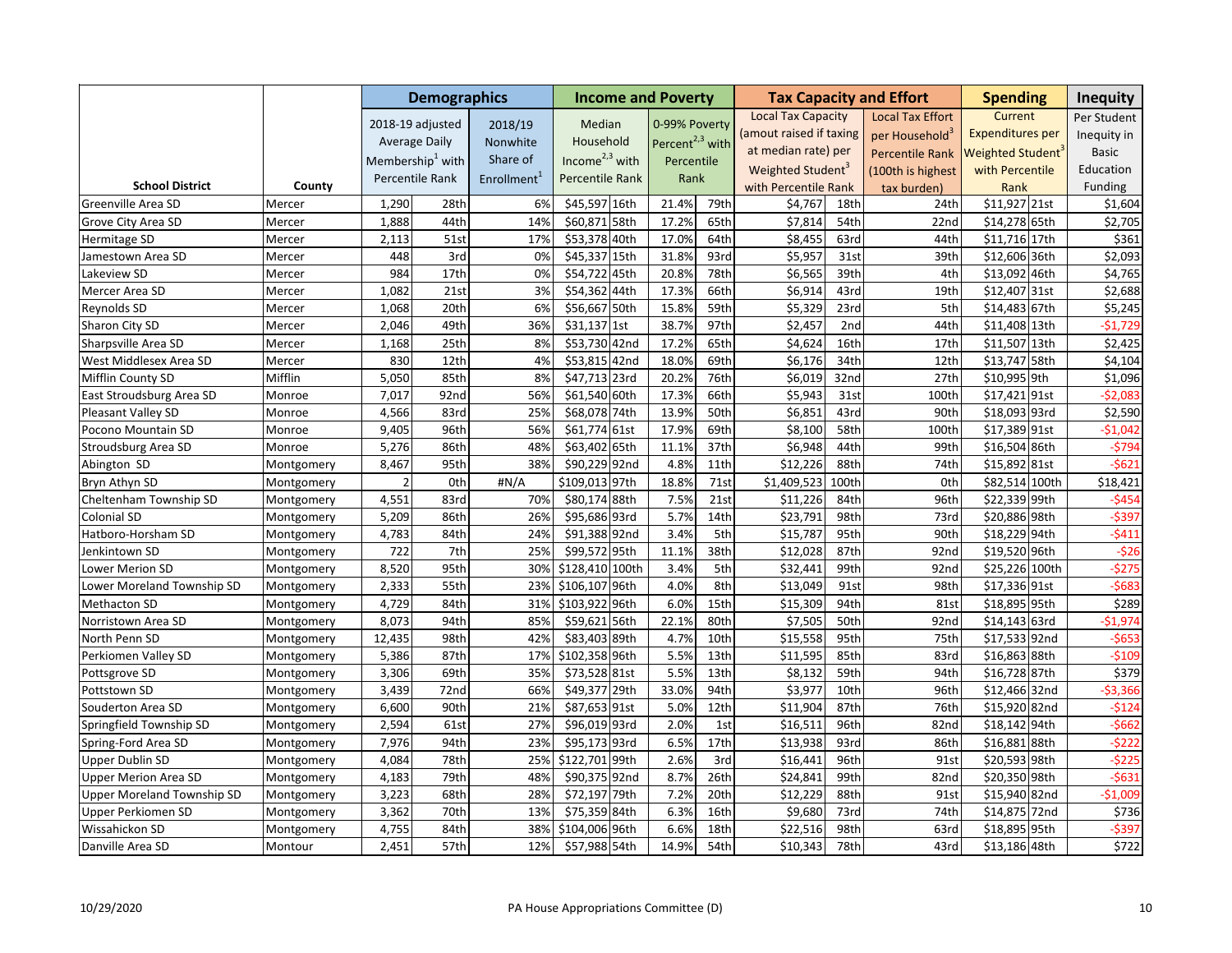|                          |                |         | <b>Demographics</b>          |                         | <b>Income and Poverty</b> |                             |      |                               |                   | <b>Tax Capacity and Effort</b> | <b>Spending</b>               |      | <b>Inequity</b>  |
|--------------------------|----------------|---------|------------------------------|-------------------------|---------------------------|-----------------------------|------|-------------------------------|-------------------|--------------------------------|-------------------------------|------|------------------|
|                          |                |         | 2018-19 adjusted             | 2018/19                 | Median                    | 0-99% Poverty               |      | <b>Local Tax Capacity</b>     |                   | <b>Local Tax Effort</b>        | Current                       |      | Per Student      |
|                          |                |         | <b>Average Daily</b>         | Nonwhite                | Household                 | Percent <sup>2,3</sup> with |      | (amout raised if taxing       |                   | per Household <sup>3</sup>     | <b>Expenditures per</b>       |      | Inequity in      |
|                          |                |         | Membership <sup>1</sup> with | Share of                | Income $2,3$ with         |                             |      | at median rate) per           |                   | <b>Percentile Rank</b>         | Weighted Student <sup>®</sup> |      | <b>Basic</b>     |
|                          |                |         |                              |                         |                           | Percentile                  |      | Weighted Student <sup>3</sup> |                   | (100th is highest              | with Percentile               |      | Education        |
| <b>School District</b>   | County         |         | Percentile Rank              | Enrollment <sup>1</sup> | Percentile Rank           | Rank                        |      | with Percentile Rank          |                   | tax burden)                    | Rank                          |      | Funding          |
| Bangor Area SD           | Northampton    | 3,078   | 66th                         | 13%                     | \$63,046 64th             | 13.0%                       | 46th | \$8,100                       | 58th              | 83rd                           | \$14,752 71st                 |      | \$539            |
| Bethlehem Area SD        | Northampton    | 15,765  | 99th                         | 59%                     | \$62,459 63rd             | 16.4%                       | 62nd | \$8,839                       | 66th              | 90th                           | \$13,217 48th                 |      | $-51,261$        |
| Easton Area SD           | Northampton    | 9,284   | 96th                         | 53%                     | \$66,841 71st             | 13.4%                       | 48th | \$7,697                       | 53rd              | 90th                           | \$13,684 57th                 |      | $-5616$          |
| Nazareth Area SD         | Northampton    | 4,958   | 85th                         | 16%                     | \$81,746 88th             | 9.3%                        | 29th | \$10,736                      | 81st              | 95th                           | \$14,679 70th                 |      | $-5353$          |
| Northampton Area SD      | Northampton    | 5,817   | 89th                         | 15%                     | 72nd<br>\$67,321          | 16.0%                       | 60th | \$8,961                       | 68th              | 80th                           | \$14,701 71st                 |      | $\overline{$}24$ |
| Pen Argyl Area SD        | Northampton    | 1,644   | 39th                         | 9%                      | \$56,306 49th             | 4.9%                        | 11th | \$8,779                       | 65th              | 90th                           | \$15,698 81st                 |      | \$109            |
| Saucon Valley SD         | Northampton    | 2,286   | 55th                         | 17%                     | \$75,163 83rd             | 7.7%                        | 22nd | \$13,331                      | 92nd              | 94th                           | \$17,559 92nd                 |      | $-5545$          |
| Wilson Area SD           | Northampton    | 2,381   | 56th                         | 42%                     | \$67,868 74th             | 11.3%                       | 38th | \$7,876                       | 55th              | 84th                           | \$13,657 56th                 |      | $-5238$          |
| Line Mountain SD         | Northumberland | 1,140   | 23rd                         | 0%                      | \$58,060 54th             | 20.6%                       | 78th | \$5,654                       | 27th              | 29th                           | \$12,021 24th                 |      | \$2,624          |
| Milton Area SD           | Northumberland | 2,057   | 50th                         | 15%                     | \$48,948 28th             | 16.7%                       | 63rd | \$6,742                       | 41st              | 49th                           | \$12,976 43rd                 |      | \$1,321          |
| Mount Carmel Area SD     | Northumberland | 1,504   | 33rd                         | 13%                     | \$36,388 3rd              | 27.1%                       | 88th | \$3,182                       | 5th               | 1st                            | \$10,384 5th                  |      | \$1,404          |
| Shamokin Area SD         | Northumberland | 2,373   | 56th                         | 15%                     | \$38,313 4th              | 21.0%                       | 78th | \$3,363                       | 6th               | 0 <sub>th</sub>                | \$10,481 6th                  |      | \$1,641          |
| Shikellamy SD            | Northumberland | 3,024   | 65th                         | 23%                     | \$47,619 22nd             | 14.8%                       | 54th | \$5,305                       | 23rd              | 42nd                           | \$12,480 33rd                 |      | \$489            |
| Warrior Run SD           | Northumberland | 1,534   | 34th                         | 3%                      | \$57,705 52nd             | 10.9%                       | 36th | \$7,739                       | 53rd              | 23rd                           | \$11,508 13th                 |      | \$2,324          |
| Greenwood SD             | Perry          | 787     | 10th                         | 2%                      | \$64,155 67th             | 10.1%                       | 33rd | \$6,769                       | 41st              | 51st                           | \$12,917 42nd                 |      | \$1,874          |
| Newport SD               | Perry          | 1,094   | 21st                         | 6%                      | \$56,368 50th             | 15.4%                       | 57th | \$5,796                       | 29th              | 50th                           | \$13,537 53rd                 |      | \$2,153          |
| Susquenita SD            | Perry          | 1,832   | 43rd                         | 10%                     | \$65,127 69th             | 9.2%                        | 29th | \$7,532                       | 51st              | 29th                           | \$13,459 51st                 |      | \$2,683          |
| West Perry SD            | Perry          | 2,481   | 58th                         | 5%                      | \$59,795 57th             | 6.4%                        | 17th | \$7,611                       | 52nd              | 45th                           | \$12,806 40th                 |      | \$1,258          |
| Philadelphia City SD     | Philadelphia   | 203,603 | 100th                        | 86%                     | \$43,744 13th             | 36.1%                       | 96th | \$3,685                       | 8th               | 78th                           | \$10,210 4th                  |      | $-$1,974$        |
| Delaware Valley SD       | Pike           | 4,506   | 82nd                         | 19%                     | \$71,909 79th             | 12.4%                       | 43rd | \$7,911                       | 56th              | 78th                           | \$15,524 78th                 |      | \$1,111          |
| Wallenpaupack Area SD    | Pike           | 2,982   | 64th                         | 15%                     | \$56,123 49th             | 12.6%                       | 44th | \$18,052                      | 97th              | 99th                           | \$20,178 97th                 |      | $-$1,237$        |
| Austin Area SD           | Potter         | 163     | 0th                          | 0%                      | \$48,690 27th             | 0.0%                        | 0th  | \$8,244                       | $\overline{61st}$ | 97th                           | \$19,578 96th                 |      | \$5,612          |
| Coudersport Area SD      | Potter         | 763     | 9th                          | 5%                      | \$48,013 24th             | 8.3%                        | 24th | \$6,401                       | 37th              | 59th                           | \$12,467 32nd                 |      | \$1,834          |
| Galeton Area SD          | Potter         | 362     | 1st                          | 0%                      | \$39,865 6th              | 10.0%                       | 33rd | \$9,048                       | 69th              | 95th                           | \$14,228 64th                 |      | \$429            |
| Northern Potter SD       | Potter         | 522     | 3rd                          | 0%                      | \$41,275 8th              | 29.4%                       | 90th | \$5,917                       | 30th              | 53rd                           | \$12,758 38th                 |      | \$3,043          |
| Oswayo Valley SD         | Potter         | 410     | 2nd                          | 0%                      | \$38,882 5th              | 8.8%                        | 27th | \$4,735                       | 17th              | 67th                           | \$15,007 74th                 |      | \$3,371          |
| <b>Blue Mountain SD</b>  | Schuylkill     | 2,642   | 61st                         | 7%                      | \$61,653 60th             | 4.9%                        | 12th | \$8,924                       | 67th              | 43rd                           | \$13,684 57th                 |      | \$1,063          |
| Mahanoy Area SD          | Schuylkill     | 1,048   | 19th                         | 21%                     | \$40,423 7th              | 29.0%                       | 89th | \$3,373                       | 7th               | 35th                           | \$13,068 46th                 |      | \$1,792          |
| Minersville Area SD      | Schuylkill     | 1,197   | 26th                         | 10%                     | \$42,333 10th             | 18.0%                       | 69th | \$4,87                        | 19th              | 53rd                           | \$12,183 27th                 |      | $-518$           |
| North Schuylkill SD      | Schuylkill     | 2,041   | 49th                         | 7%                      | \$48,306 25th             | 15.3%                       | 56th | \$4,676                       | 16th              | 23rd                           | \$11,790 19th                 |      | \$1,174          |
| Pine Grove Area SD       | Schuylkill     | 1,640   | 38th                         | 4%                      | \$54,245 43rd             | 15.2%                       | 56th | \$6,229                       | 35th              | 43rd                           | \$11,835 20th                 |      | \$1,260          |
| Pottsville Area SD       | Schuylkill     | 2,531   | 59th                         | 16%                     | \$44,385 14th             | 15.5%                       | 58th | \$5,045                       | 20th              | 34th                           | \$12,999 44th                 |      | \$1,330          |
| Saint Clair Area SD      | Schuylkill     | 775     | 9th                          | 12%                     | \$43,690 12th             | 13.1%                       | 46th | \$4,986                       | 20th              | 26th                           | \$9,653 2nd                   |      | \$275            |
| Schuylkill Haven Area SD | Schuylkill     | 1,195   | 26th                         | 9%                      | \$56,566 50th             | 8.4%                        | 25th | \$5,561                       | 26th              | 37th                           | \$13,498 52nd                 |      | \$2,454          |
| Shenandoah Valley SD     | Schuylkill     | 1,180   | 25th                         | 52%                     | \$33,894 2nd              | 40.8%                       | 97th | \$1,973                       | 1st               | 40th                           | \$9,242 1st                   |      | $-52,184$        |
| Tamaqua Area SD          | Schuylkill     | 2,140   | 52nd                         | 12%                     | \$54,416 45th             | 14.4%                       | 52nd | \$6,267                       | 35th              | 32nd                           | \$11,601                      | 15th | \$710            |
| Tri-Valley SD            | Schuylkill     | 920     | 15th                         | 2%                      | \$59,286 56th             | 10.8%                       | 35th | \$6,556                       | 39th              | 20th                           | \$10,414 5th                  |      | \$2,721          |
| Williams Valley SD       | Schuylkill     | 1,071   | 20th                         | 11%                     | \$50,238 31st             | 19.8%                       | 75th | \$3,830                       | 9th               | 6th                            | \$12,488 33rd                 |      | \$3,367          |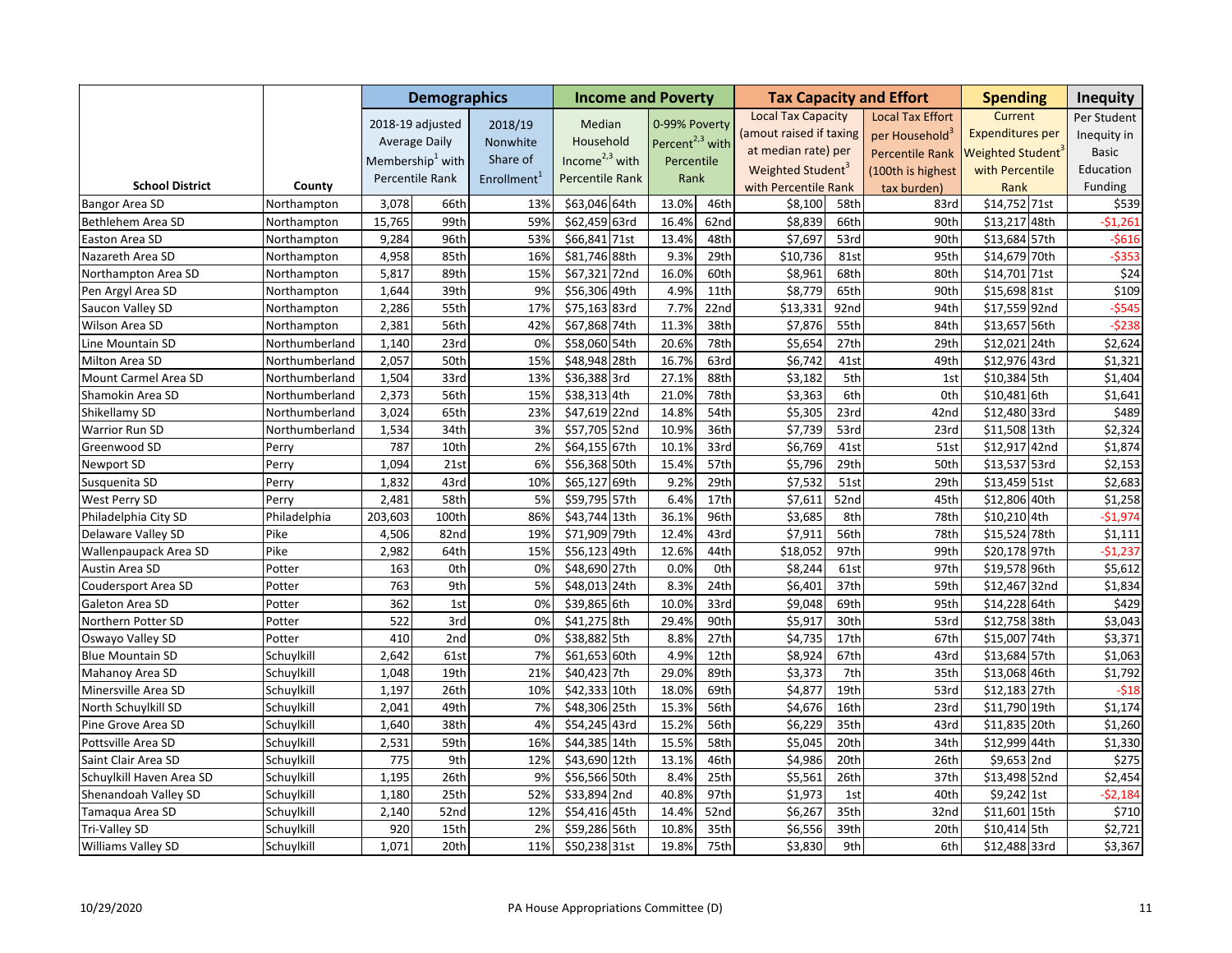|                             |             |       | <b>Demographics</b>  |                         | <b>Income and Poverty</b> |                             |                  |                               |                  | <b>Tax Capacity and Effort</b> | <b>Spending</b>         |      | <b>Inequity</b> |
|-----------------------------|-------------|-------|----------------------|-------------------------|---------------------------|-----------------------------|------------------|-------------------------------|------------------|--------------------------------|-------------------------|------|-----------------|
|                             |             |       | 2018-19 adjusted     | 2018/19                 | Median                    | 0-99% Poverty               |                  | <b>Local Tax Capacity</b>     |                  | <b>Local Tax Effort</b>        | Current                 |      | Per Student     |
|                             |             |       | <b>Average Daily</b> | Nonwhite                | Household                 | Percent <sup>2,3</sup> with |                  | (amout raised if taxing       |                  | per Household <sup>3</sup>     | <b>Expenditures per</b> |      | Inequity in     |
|                             |             |       | Membership $^1$ with | Share of                | Income $2,3$ with         |                             |                  | at median rate) per           |                  | <b>Percentile Rank</b>         | Weighted Student        |      | <b>Basic</b>    |
|                             |             |       |                      |                         |                           | Percentile                  |                  | Weighted Student <sup>3</sup> |                  | (100th is highest              | with Percentile         |      | Education       |
| <b>School District</b>      | County      |       | Percentile Rank      | Enrollment <sup>1</sup> | Percentile Rank           | Rank                        |                  | with Percentile Rank          |                  | tax burden)                    | Rank                    |      | Funding         |
| Midd-West SD                | Snyder      | 2,205 | 53rd                 | 3%                      | \$52,757 38th             | 20.4%                       | 77th             | \$6,940                       | 44th             | 61st                           | \$11,890 20th           |      | \$776           |
| Selinsgrove Area SD         | Snyder      | 2,681 | 61st                 | 11%                     | \$61,097 59th             | 12.5%                       | 43rd             | \$8,610                       | 64th             | 50th                           | \$12,987 43rd           |      | \$660           |
| Berlin Brothersvalley SD    | Somerset    | 725   | 7th                  | 3%                      | \$52,257 36th             | 18.9%                       | 71st             | \$6,102                       | 33rd             | 7th                            | \$10,856 7th            |      | \$4,742         |
| Conemaugh Township Area SD  | Somerset    | 933   | 15th                 | 0%                      | \$47,290 20th             | 5.3%                        | 13 <sub>th</sub> | \$5,710                       | 27th             | 2nd                            | \$11,933 21st           |      | \$4,881         |
| Meyersdale Area SD          | Somerset    | 836   | 12th                 | 0%                      | \$47,466 21st             | 25.2%                       | 86th             | \$4,932                       | 19th             | 2nd                            | \$11,560 14th           |      | \$5,853         |
| North Star SD               | Somerset    | 1,113 | 22 <sub>nd</sub>     | 2%                      | \$47,396 21st             | 19.2%                       | 73rd             | \$5,065                       | 21st             | 12th                           | \$11,444 13th           |      | \$3,571         |
| Rockwood Area SD            | Somerset    | 703   | 7th                  | 0%                      | \$52,008 35th             | 12.4%                       | 42nd             | \$12,495                      | 89th             | 50th                           | \$11,570 15th           |      | \$1,825         |
| Salisbury-Elk Lick SD       | Somerset    | 269   | 1st                  | 0%                      | \$49,189 28th             | 23.3%                       | 82nd             | \$6,173                       | 34th             | 2nd                            | \$11,711 17th           |      | \$5,012         |
| Shade-Central City SD       | Somerset    | 404   | 2nd                  | 0%                      | \$46,824 19th             | 24.4%                       | 84th             | \$4,769                       | 18th             | 10th                           | \$13,607 55th           |      | \$6,031         |
| Shanksville-Stonycreek SD   | Somerset    | 314   | 1st                  | 0%                      | \$64,261 67th             | 26.9%                       | 87th             | \$13,055                      | 91st             | 62nd                           | \$13,565 54th           |      | \$2,143         |
| Somerset Area SD            | Somerset    | 2,070 | 50th                 | 8%                      | \$49,845 30th             | 17.6%                       | 67th             | \$8,983                       | 68th             | 71st                           | \$13,605 54th           |      | \$550           |
| Turkeyfoot Valley Area SD   | Somerset    | 337   | 1st                  | 0%                      | \$38,914 5th              | 27.0%                       | 88th             | \$6,268                       | 35th             | 28th                           | \$11,014 9th            |      | \$2,285         |
| Windber Area SD             | Somerset    | 1,225 | 26th                 | 1%                      | \$39,676 6th              | 29.2%                       | 89th             | \$4,332                       | 14th             | 4th                            | \$10,830 7th            |      | \$3,400         |
| Sullivan County SD          | Sullivan    | 664   | 5th                  | 2%                      | \$47,346 21st             | 22.6%                       | 81st             | \$14,976                      | 94th             | 92nd                           | $515,933$ 82nd          |      | $-5173$         |
| <b>Blue Ridge SD</b>        | Susquehanna | 971   | 16th                 | 5%                      | \$50,600 32nd             | 19.0%                       | 72nd             | \$6,039                       | 32nd             | 36th                           | \$14,267 64th           |      | \$3,536         |
| Elk Lake SD                 | Susquehanna | 1,162 | 24th                 | 8%                      | \$57,887 53rd             | 15.1%                       | 55th             | \$6,624                       | 40th             | 35th                           | \$12,656 36th           |      | \$3,179         |
| Forest City Regional SD     | Susquehanna | 787   | 11th                 | 7%                      | \$53,464 41st             | 16.9%                       | 64th             | \$7,543                       | 51st             | 62nd                           | \$13,745 58th           |      | \$1,335         |
| Montrose Area SD            | Susquehanna | 1,332 | 29th                 | 2%                      | \$54,073 43rd             | 17.8%                       | 68th             | \$8,214                       | 60th             | 38th                           | \$14,833 72nd           |      | \$3,357         |
| Mountain View SD            | Susquehanna | 952   | 16th                 | 2%                      | \$58,639 55th             | 14.8%                       | 54th             | \$9,726                       | 74th             | 39th                           | \$16,478 86th           |      | \$3,630         |
| Susquehanna Community SD    | Susquehanna | 825   | 12th                 | 2%                      | \$44,052 13th             | 16.2%                       | 61st             | \$4,269                       | 13th             | 44th                           | \$15,525 79th           |      | \$3,486         |
| Northern Tioga SD           | Tioga       | 2,201 | 53rd                 | 4%                      | \$48,004 24th             | 13.8%                       | 49th             | \$4,851                       | 18th             | 38th                           | \$11,984 22nd           |      | \$2,069         |
| Southern Tioga SD           | Tioga       | 1,873 | 44th                 | 4%                      | \$50,120 30th             | 15.6%                       | 58th             | \$7,587                       | 52nd             | 53rd                           | \$12,360 30th           |      | \$1,708         |
| Wellsboro Area SD           | Tioga       | 1,563 | 36th                 | 5%                      | \$55,406 47th             | 13.2%                       | 47th             | \$8,236                       | 60th             | 61st                           | \$11,989 23rd           |      | \$1,094         |
| Lewisburg Area SD           | Union       | 1,992 | 48th                 | 21%                     | \$60,006 58th             | 13.5%                       | 48th             | \$10,370                      | 78th             | 87th                           | \$14,178 63rd           |      | $-$1,155$       |
| Mifflinburg Area SD         | Union       | 2,099 | 51st                 | 7%                      | \$56,357 49th             | 12.6%                       | 44th             | \$7,879                       | 55th             | 40th                           | \$12,221                | 28th | \$1,512         |
| Cranberry Area SD           | Venango     | 1,151 | 23rd                 | 2%                      | \$53,032 39th             | 11.1%                       | 37th             | \$6,931                       | 43rd             | 21st                           | \$12,863 41st           |      | \$3,516         |
| Franklin Area SD            | Venango     | 1,955 | 46th                 | 10%                     | \$48,599 26th             | 16.4%                       | 62nd             | \$5,710                       | 28th             | 21st                           | \$13,257 49th           |      | \$2,997         |
| Oil City Area SD            | Venango     | 1,994 | 48th                 | 5%                      | \$42,268 10th             | 22.2%                       | 80th             | \$3,399                       | 7th              | 5th                            | \$12,016 24th           |      | \$2,952         |
| Titusville Area SD          | Venango     | 1,937 | 45th                 | 7%                      | \$42,902 11th             | 28.8%                       | 89th             | \$3,756                       | 8th              | 16th                           | \$12,306 29th           |      | \$2,711         |
| Valley Grove SD             | Venango     | 845   | 12th                 | 1%                      | \$45,478 16th             | 19.7%                       | 74th             | \$4,902                       | 19th             | 3rd                            | \$12,895 41st           |      | \$4,913         |
| <b>Warren County SD</b>     | Warren      | 4,500 | 82nd                 | 3%                      | \$48,317 26th             | 19.9%                       | 75th             | \$5,492                       | 25th             | 20th                           | \$13,212 48th           |      | \$2,518         |
| Avella Area SD              | Washington  | 531   | 4th                  | 0%                      | \$68,164 74th             | 11.7%                       | 40th             | \$7,192                       | 47th             | 5th                            | \$14,669 70th           |      | \$6,724         |
| Bentworth SD                | Washington  | 1,128 | 23rd                 | 5%                      | \$53,937<br>42nd          | 23.7%                       | 82nd             | \$6,343                       | 36th             | 20th                           | \$11,578 15th           |      | \$3,135         |
| Bethlehem-Center SD         | Washington  | 1,216 | 26th                 | 6%                      | \$50,341 31st             | 14.7%                       | 53rd             | \$5,090                       | 21st             | 6th                            | \$15,026 74th           |      | \$4,784         |
| <b>Burgettstown Area SD</b> | Washington  | 1,114 | 22 <sub>nd</sub>     | 3%                      | \$54,220 43rd             | 10.3%                       | 34th             | \$7,440                       | 50 <sub>th</sub> | 33rd                           | \$14,169 63rd           |      | \$3,478         |
| California Area SD          | Washington  | 896   | 14th                 | 9%                      | \$41,745 9th              | 17.4%                       | 66th             | \$6,404                       | 37th             | 9th                            | \$12,993 44th           |      | \$3,624         |
| Canon-McMillan SD           | Washington  | 5,325 | 87th                 | 12%                     | \$74,439 82nd             | 3.0%                        | 4th              | \$12,213                      | 88th             | 62nd                           | \$12,900 42nd           |      | \$276           |
| Charleroi SD                | Washington  | 1,542 | 35th                 | 20%                     | \$46,810 19th             | 26.3%                       | 87th             | \$4,759                       | 18th             | 30th                           | \$11,119 10th           |      | \$1,371         |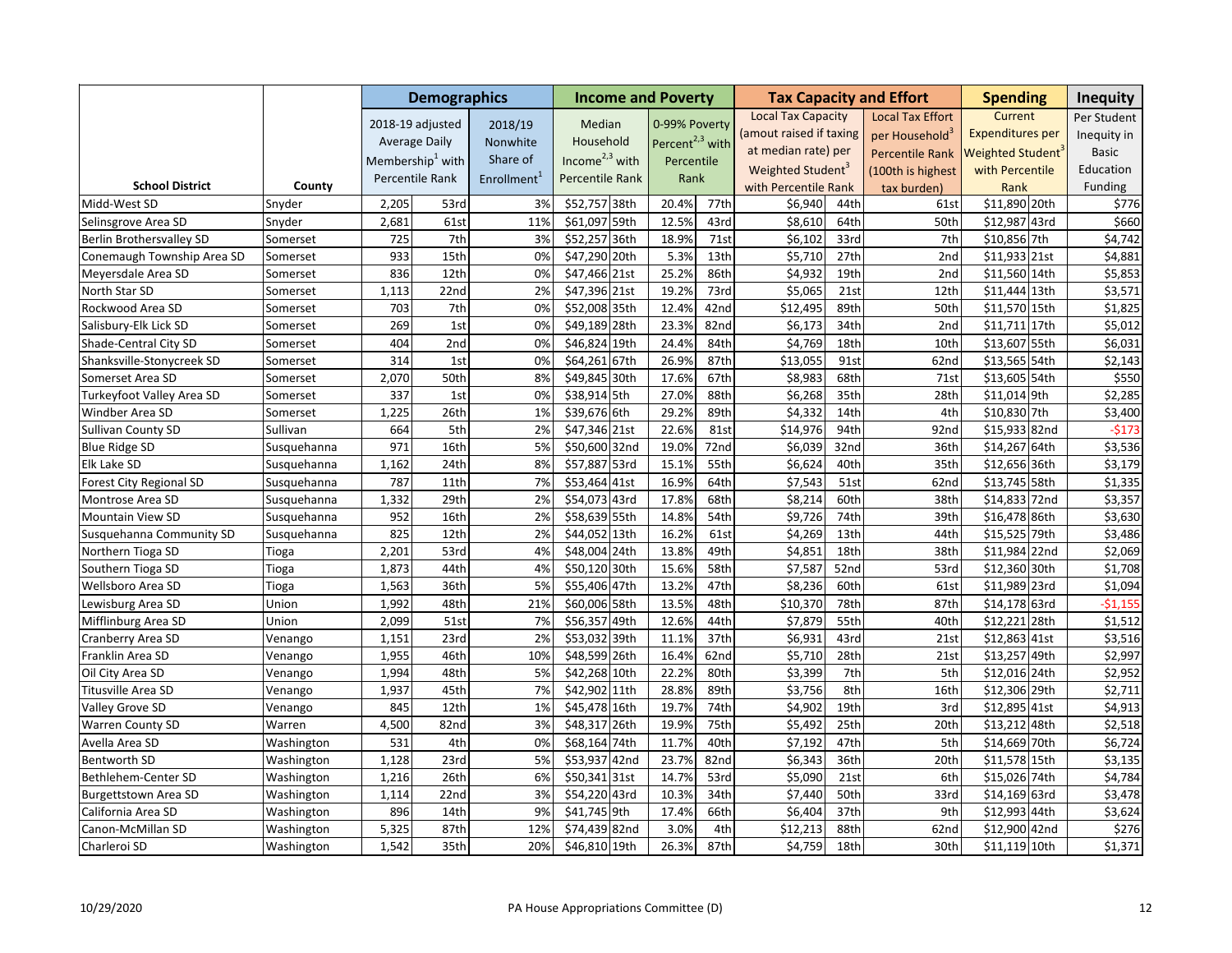|                          |              | <b>Demographics</b>          |      |                         | <b>Income and Poverty</b> |                             |      |                               | <b>Tax Capacity and Effort</b> | <b>Spending</b>            |                               | <b>Inequity</b> |                  |
|--------------------------|--------------|------------------------------|------|-------------------------|---------------------------|-----------------------------|------|-------------------------------|--------------------------------|----------------------------|-------------------------------|-----------------|------------------|
|                          |              | 2018-19 adjusted             |      | 2018/19                 | Median                    | 0-99% Poverty               |      | <b>Local Tax Capacity</b>     |                                | <b>Local Tax Effort</b>    | Current                       |                 | Per Student      |
|                          |              | <b>Average Daily</b>         |      | Nonwhite                | Household                 | Percent <sup>2,3</sup> with |      | (amout raised if taxing       |                                | per Household <sup>3</sup> | <b>Expenditures per</b>       |                 | Inequity in      |
|                          |              | Membership <sup>1</sup> with |      | Share of                | Income $2,3$ with         |                             |      | at median rate) per           |                                | <b>Percentile Rank</b>     | Weighted Student <sup>®</sup> |                 | <b>Basic</b>     |
|                          |              |                              |      |                         |                           | Percentile<br>Rank          |      | Weighted Student <sup>3</sup> |                                | (100th is highest          | with Percentile               |                 | Education        |
| <b>School District</b>   | County       | Percentile Rank              |      | Enrollment <sup>1</sup> | Percentile Rank           |                             |      | with Percentile Rank          |                                | tax burden)                | Rank                          |                 | Funding          |
| Chartiers-Houston SD     | Washington   | 1,163                        | 24th | 12%                     | \$64,375 67th             | 8.2%                        | 23rd | \$9,565                       | 73rd                           | 40th                       | \$13,482 51st                 |                 | \$2,236          |
| Fort Cherry SD           | Washington   | 1,016                        | 18th | 6%                      | \$54,461 45th             | 6.8%                        | 19th | \$7,592                       | 52nd                           | 32nd                       | \$13,976 61st                 |                 | \$4,200          |
| McGuffey SD              | Washington   | 1,639                        | 38th | 3%                      | \$66,955 72nd             | 10.8%                       | 35th | \$8,768                       | 65th                           | 30th                       | \$14,584 69th                 |                 | \$4,641          |
| Peters Township SD       | Washington   | 3,993                        | 76th | 8%                      | \$122,740 99th            | 1.7%                        | 1st  | \$13,656                      | 92nd                           | 56th                       | \$14,426 66th                 |                 | \$400            |
| Ringgold SD              | Washington   | 2,939                        | 64th | 14%                     | \$53,013 39th             | 7.4%                        | 20th | \$7,091                       | 46th                           | 24th                       | \$12,007 23rd                 |                 | \$2,172          |
| Trinity Area SD          | Washington   | 3,252                        | 68th | 9%                      | \$59,431 56th             | 17.6%                       | 67th | \$9,854                       | 75th                           | 59th                       | \$14,527 68th                 |                 | \$1,441          |
| Washington SD            | Washington   | 1,553                        | 35th | 51%                     | \$45,131 15th             | 22.9%                       | 82nd | \$5,850                       | 29th                           | 27th                       | \$13,116 47th                 |                 | \$2,399          |
| Wayne Highlands SD       | Wayne        | 2,596                        | 61st | 7%                      | \$53,381<br>40th          | 19.6%                       | 74th | \$12,334                      | 89th                           | 98th                       | \$16,792 87th                 |                 | $-5398$          |
| Western Wayne SD         | Wayne        | 1,871                        | 44th | 12%                     | \$55,530 48th             | 17.2%                       | 65th | \$12,772                      | 90th                           | 98th                       | \$18,926 95th                 |                 | $-5355$          |
| Belle Vernon Area SD     | Westmoreland | 2,527                        | 59th | 10%                     | \$64,151 66th             | 8.5%                        | 25th | \$7,590                       | 52nd                           | 24th                       | \$12,855 41st                 |                 | \$2,226          |
| <b>Burrell SD</b>        | Westmoreland | 1,811                        | 43rd | 6%                      | \$64,827<br>68th          | 12.0%                       | 41st | \$8,162                       | 59th                           | 41st                       | \$13,471 51st                 |                 | \$1,275          |
| Derry Area SD            | Westmoreland | 2,049                        | 50th | 5%                      | \$51,194 33rd             | 17.8%                       | 68th | \$6,472                       | 38th                           | 20th                       | \$13,646 55th                 |                 | \$3,106          |
| Franklin Regional SD     | Westmoreland | 3,443                        | 72nd | 15%                     | \$89,863 91st             | 4.8%                        | 11th | \$11,541                      | 85th                           | 41st                       | \$14,672 70th                 |                 | \$789            |
| Greater Latrobe SD       | Westmoreland | 3,797                        | 75th | 7%                      | \$63,669 66th             | 5.7%                        | 15th | \$9,425                       | 72nd                           | 33rd                       | \$12,400 31st                 |                 | \$1,036          |
| Greensburg Salem SD      | Westmoreland | 2,801                        | 62nd | 16%                     | \$43,297 12th             | 23.9%                       | 83rd | \$7,470                       | 50th                           | 47th                       | \$12,746 38th                 |                 | \$457            |
| Hempfield Area SD        | Westmoreland | 5,720                        | 89th | 7%                      | \$63,035 64th             | 8.5%                        | 26th | \$10,211                      | 77th                           | 40th                       | \$13,839 59th                 |                 | \$1,227          |
| Jeannette City SD        | Westmoreland | 1,058                        | 20th | 35%                     | \$40,888 8th              | 38.0%                       | 96th | \$3,919                       | 9th                            | 11th                       | \$11,527 14th                 |                 | \$2,819          |
| Kiski Area SD            | Westmoreland | 3,676                        | 74th | 8%                      | \$55,685 48th             | 14.2%                       | 51st | \$6,678                       | 40th                           | 26th                       | \$12,755 38th                 |                 | \$2,080          |
| Ligonier Valley SD       | Westmoreland | 1,628                        | 38th | 3%                      | \$52,252 35th             | 11.0%                       | 37th | \$11,917                      | 87th                           | 50th                       | \$14,084 63rd                 |                 | \$961            |
| Monessen City SD         | Westmoreland | 780                          | 10th | 55%                     | \$40,583 7th              | 23.3%                       | 82nd | \$4,206                       | 12th                           | 19th                       | \$15,114 75th                 |                 | \$3,725          |
| Mount Pleasant Area SD   | Westmoreland | 2,129                        | 52nd | 3%                      | \$53,668 41st             | 12.5%                       | 43rd | \$7,406                       | 49th                           | 32nd                       | \$12,521 34th                 |                 | \$2,055          |
| New Kensington-Arnold SD | Westmoreland | 2,024                        | 48th | 51%                     | \$38,537 4th              | 40.3%                       | 97th | \$3,611                       | 7th                            | 25th                       | \$11,342 12th                 |                 | $\overline{$}22$ |
| Norwin SD                | Westmoreland | 5,366                        | 87th | 7%                      | \$71,488 78th             | 4.6%                        | 10th | \$8,406                       | 63rd                           | 19th                       | \$11,003 9th                  |                 | \$1,631          |
| Penn-Trafford SD         | Westmoreland | 3,816                        | 75th | 5%                      | \$76,230 85th             | 4.5%                        | 9th  | \$9,027                       | 68th                           | 26th                       | \$13,083 46th                 |                 | \$2,372          |
| Southmoreland SD         | Westmoreland | 1,949                        | 46th | 5%                      | \$51,602 34th             | 18.5%                       | 70th | \$6,837                       | 42nd                           | 15th                       | \$12,036 25th                 |                 | \$2,762          |
| Yough SD                 | Westmoreland | 1,966                        | 47th | 6%                      | \$56,111<br>48th          | 16.7%                       | 63rd | \$6,976                       | 44th                           | 21st                       | \$13,501 52nd                 |                 | \$2,877          |
| Lackawanna Trail SD      | Wyoming      | 1,033                        | 19th | 5%                      | \$58,484 54th             | 12.9%                       | 46th | \$7,934                       | 56th                           | 61st                       | \$16,138 83rd                 |                 | \$3,247          |
| Tunkhannock Area SD      | Wyoming      | 2,303                        | 55th | 4%                      | \$62,417 63rd             | 11.8%                       | 41st | \$10,628                      | 80th                           | 59th                       | \$17,116 89th                 |                 | \$2,973          |
| Central York SD          | York         | 6,016                        | 90th | 33%                     | \$68,821 76th             | 10.5%                       | 34th | \$8,893                       | 66th                           | 89th                       | \$12,480 33rd                 |                 | $-51,338$        |
| Dallastown Area SD       | York         | 6,635                        | 91st | 22%                     | \$66,440 71st             | 9.1%                        | 28th | \$8,097                       | 58th                           | 88th                       | \$13,791 59th                 |                 | $-51,204$        |
| Dover Area SD            | York         | 3,711                        | 74th | 17%                     | \$64,833 68th             | 17.2%                       | 65th | \$6,777                       | 42nd                           | 63rd                       | \$13,485 52nd                 |                 | \$578            |
| Eastern York SD          | York         | 2,575                        | 60th | 11%                     | \$61,371 59th             | 11.2%                       | 38th | \$7,900                       | 56th                           | 72nd                       | \$14,448 67th                 |                 | \$557            |
| Hanover Public SD        | York         | 2,051                        | 50th | 31%                     | \$48,420 26th             | 21.3%                       | 79th | \$7,345                       | 48th                           | 91st                       | \$11,816 19th                 |                 | $-52,883$        |
| Northeastern York SD     | York         | 4,100                        | 79th | 21%                     | \$68,281<br>75th          | 15.5%                       | 58th | \$6,735                       | 40th                           | 89th                       | \$13,012 44th                 |                 | $-5229$          |
| Northern York County SD  | York         | 3,211                        | 68th | 8%                      | \$71,656 78th             | 6.4%                        | 17th | \$8,950                       | 67th                           | 51st                       | \$12,784 39th                 |                 | \$548            |
| Red Lion Area SD         | York         | 5,377                        | 87th | 16%                     | \$69,371<br>76th          | 10.5%                       | 34th | \$7,215                       | 47th                           | 60th                       | \$13,444 51st                 |                 | \$669            |
| South Eastern SD         | York         | 2,689                        | 61st | 7%                      | \$76,199 84th             | 8.9%                        | 27th | \$9,016                       | 68th                           | 78th                       | \$16,395 85th                 |                 | \$1,527          |
| South Western SD         | York         | 4,355                        | 81st | 12%                     | \$72,842 80th             | 4.8%                        | 11th | \$8,722                       | 64th                           | 71st                       | \$13,667 56th                 |                 | \$340            |